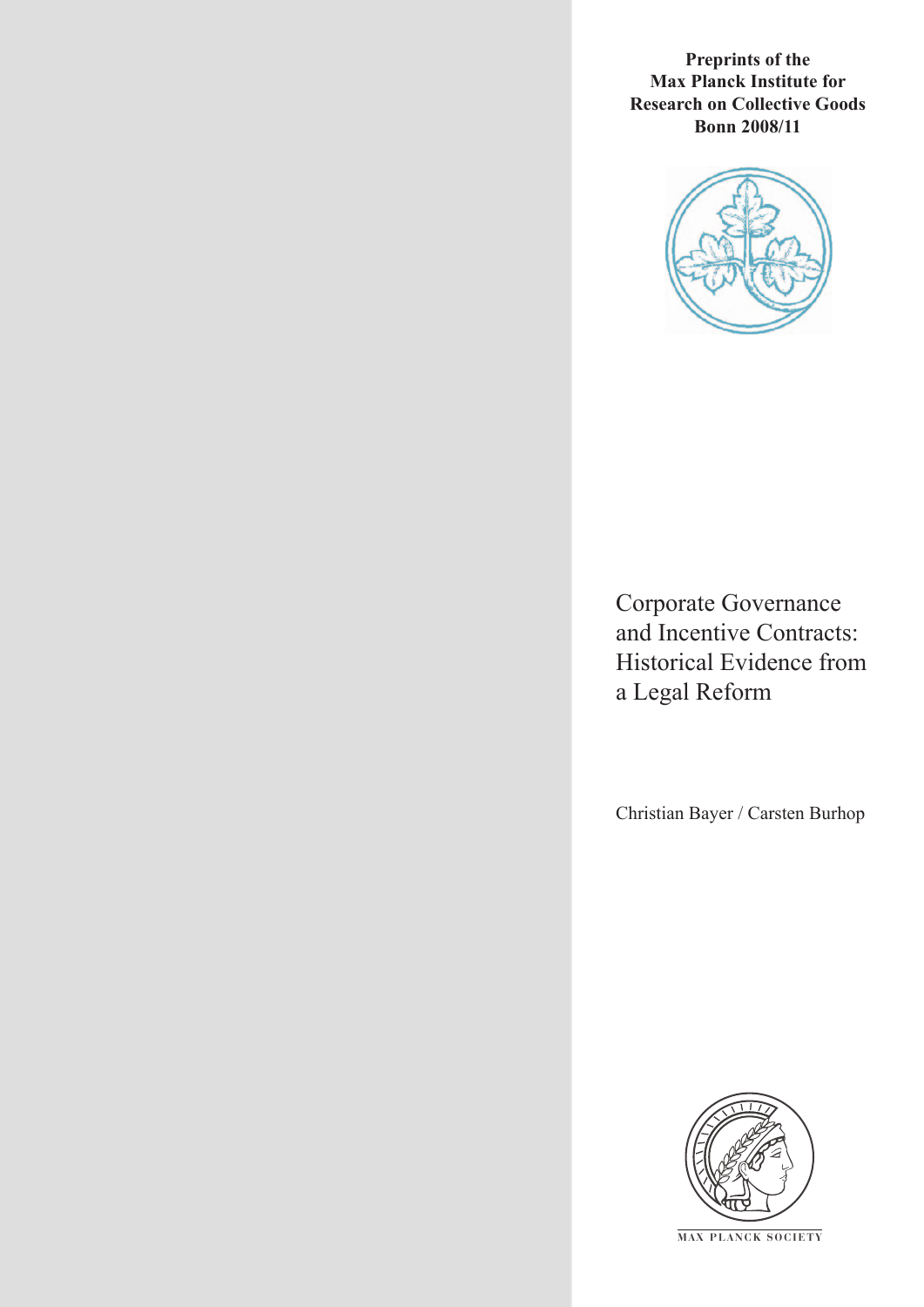

# **Corporate Governance and Incentive Contracts: Historical Evidence from a Legal Reform**

Christian Bayer / Carsten Burhop

March 2008

Max Planck Institute for Research on Collective Goods, Kurt-Schumacher-Str. 10, D-53113 Bonn http://www.coll.mpg.de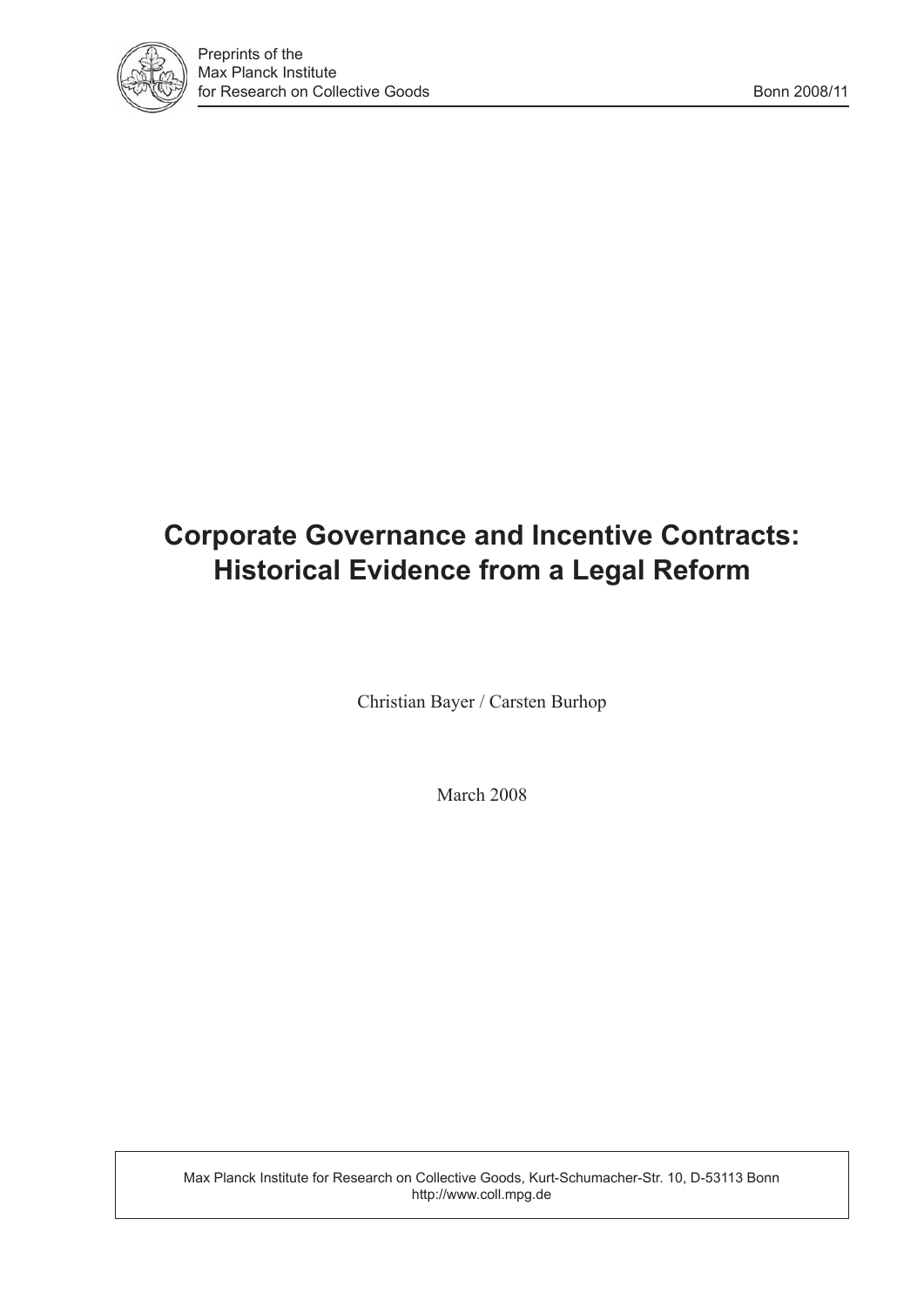#### **Corporate Governance and Incentive Contracts: Historical Evidence from a Legal Reform \***

**by** 

**Christian Bayer** 

IGIER – Università Commerciale Luigi Bocconi Via Salasco 5, 20136 Milano, Italy Email: christian.bayer@unibocconi.it

and

#### **Carsten Burhop**

Max Planck Institut zur Erforschung von Gemeinschaftsgütern Kurt-Schumacher-Str. 10, 53113 Bonn, Germany Email: burhop@coll.mpg.de

> First version: 5 June 2003 This version: 31 March 2008

-

We would like to thank Martin Hellwig, Bengt Holmstrom, Kornelius Kraft, Michael Roos, Richard Tilly, Eugene White (our commentator at the 2007 ASSA meeting), participants of the RES Meeting 2004, the EEA Meeting 2004, the GEABA Meeting 2004, the EHS Annual Conference 2006, the German Clio 2006, the 14th IEHA Congress 2006, the ASSA Meeting 2007, and seminar participants at the University of Dortmund for helpful comments and suggestions. The authors would like to thank the Deutsche Forschungsgemeinschaft for financial support (grant no. BU 1805 / 2-1) and Marina Boland, Kathrin Datema, Eva große Kohorst, and Annika Petersen for assistance in collecting the data. A previous version of this paper was circulated under the title "A corporate governance reform as a natural experiment for incentive contracts" and was written while Christian Bayer was Jean Monnet Fellow at the European University Institute and Carsten Burhop was Research Fellow at the Center for Development Research, Bonn University. The financial support of these institutions in gratefully acknowledged.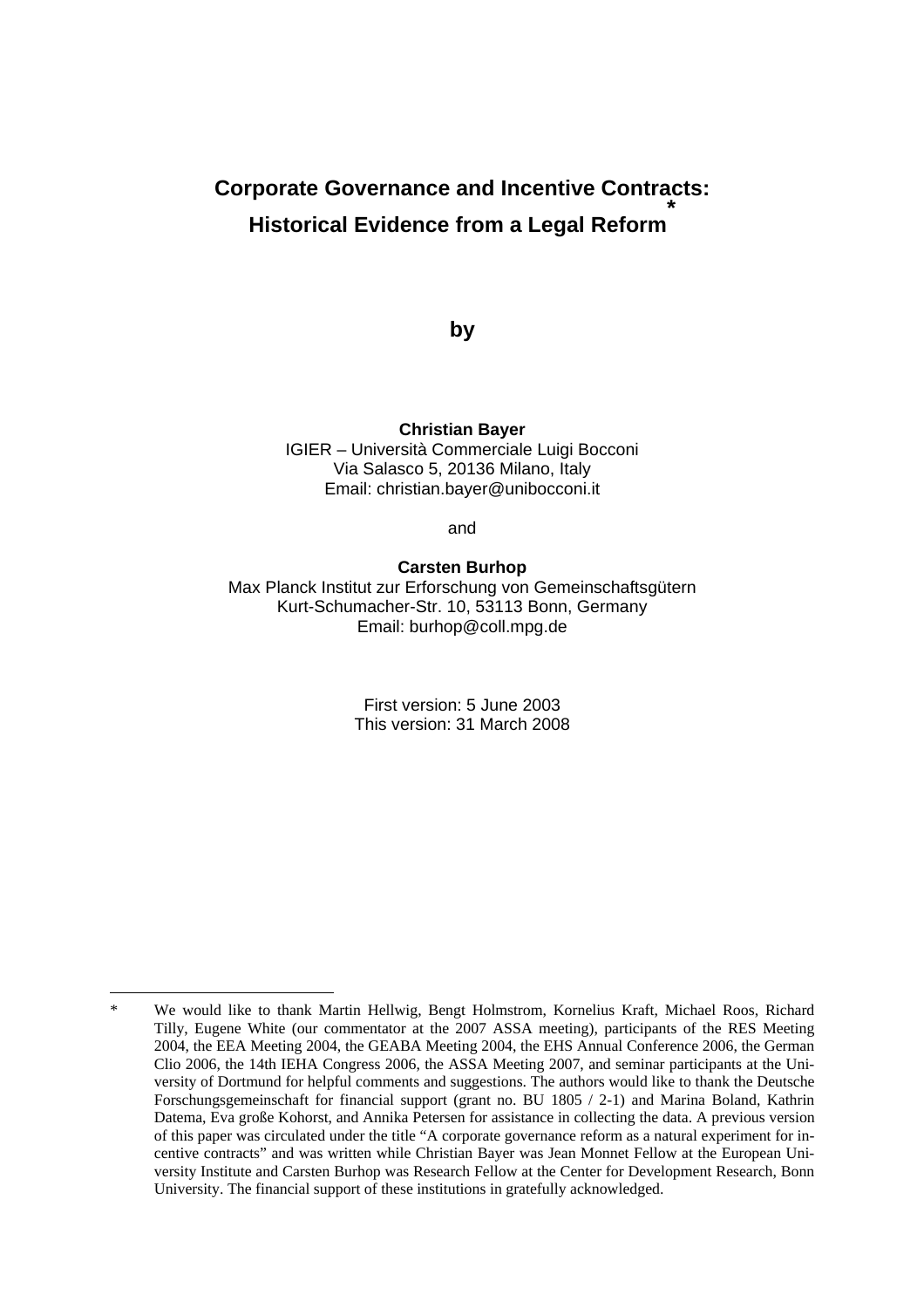# **Corporate Governance and Incentive Contracts: Historical Evidence from a Legal Reform**

### **Abstract**

This paper proposes to exploit a reform in legal rules of corporate governance to identify contractual incentives from the correlation of executive pay and firm performance. In particular, we refer to a major shift in the legal and institutional environment, the reform of the German joint-stock companies act in 1884. We analyze a sample of executive pay for 46 firms for the years 1870 to 1911. In 1884, a law reform substantially enhanced corporate control, strengthened the monitoring incentives of shareholders, and reduced the discretionary power of executives in Germany. Pay-performance sensitivity decreased significantly after this reform. While executives received a bonus of about three to five per cent in profits before 1884, after the reform this parameter decreased to a profit share of about two per cent. At least the profit share that is eliminated by the reform must have been incentive pay before. This incentive mechanism was replaced by other elements of corporate governance.

#### **JEL-Classification: G30, J33, N23**

**Keywords:** pay-performance sensitivity, natural experiment, legal reform, corporate governance

## **1. Introduction**

j

Providing the right incentives for corporate executives was and still is of great concern to shareholders. More than a century ago, lawyers lamented that a cozy frivolousness got a grip on many joint-stock companies.<sup>1</sup> In a similar spirit, economic scholars highlighted the informational advantages that executives naturally had compared to shareholders. Moreover, they were pessimistic about the means and abilities of the shareholders to effectively monitor managers given their natural informational advantages.<sup>2</sup> Under these circumstances, they argued in anticipation of modern economic theory, executives should receive monetary incentives to align their interests with the shareholders' aims. $3$ 

In the light of this basic economic insight, an optimal compensation package tames the selfinterest of the management such that shareholders' and management's interests align. Share-

<sup>1 &</sup>quot;[…] so herrscht doch in vielen, namentlich neuen Aktiengesellschaften eine Atmosphäre des gemüthlichen Leichtsinns, der Bequemlichkeit, der Verschwendung", Oechelhäuser (1878, pp 4).

<sup>2 […]</sup> dass die Direktoren schon kraft ihrer besseren Kenntnis des Geschäfts, ihrer Vertrautheit mit allen Einzelheiten des verwickelten Geschäftsmechanismus eine natürliche Überlegenheit über die Aktionäre besitzen, diese aber dasjenige weder wissen noch wissen können, was sie unbedingt wissen müssten, um die Oberaufsicht und Leitung des Unternehmenswirksam durchführen zu können", Petrazickij (1906, pp 152).

<sup>3 &</sup>quot;Was zuerst die Direktoren betriff, so wird sich nichts dagegen sagen lassen, dass sie, als Entschädigung wie als Sporn, außer dem Gehalt auch eine Tantieme erhalten." Oechelhäuser (1878, p 75).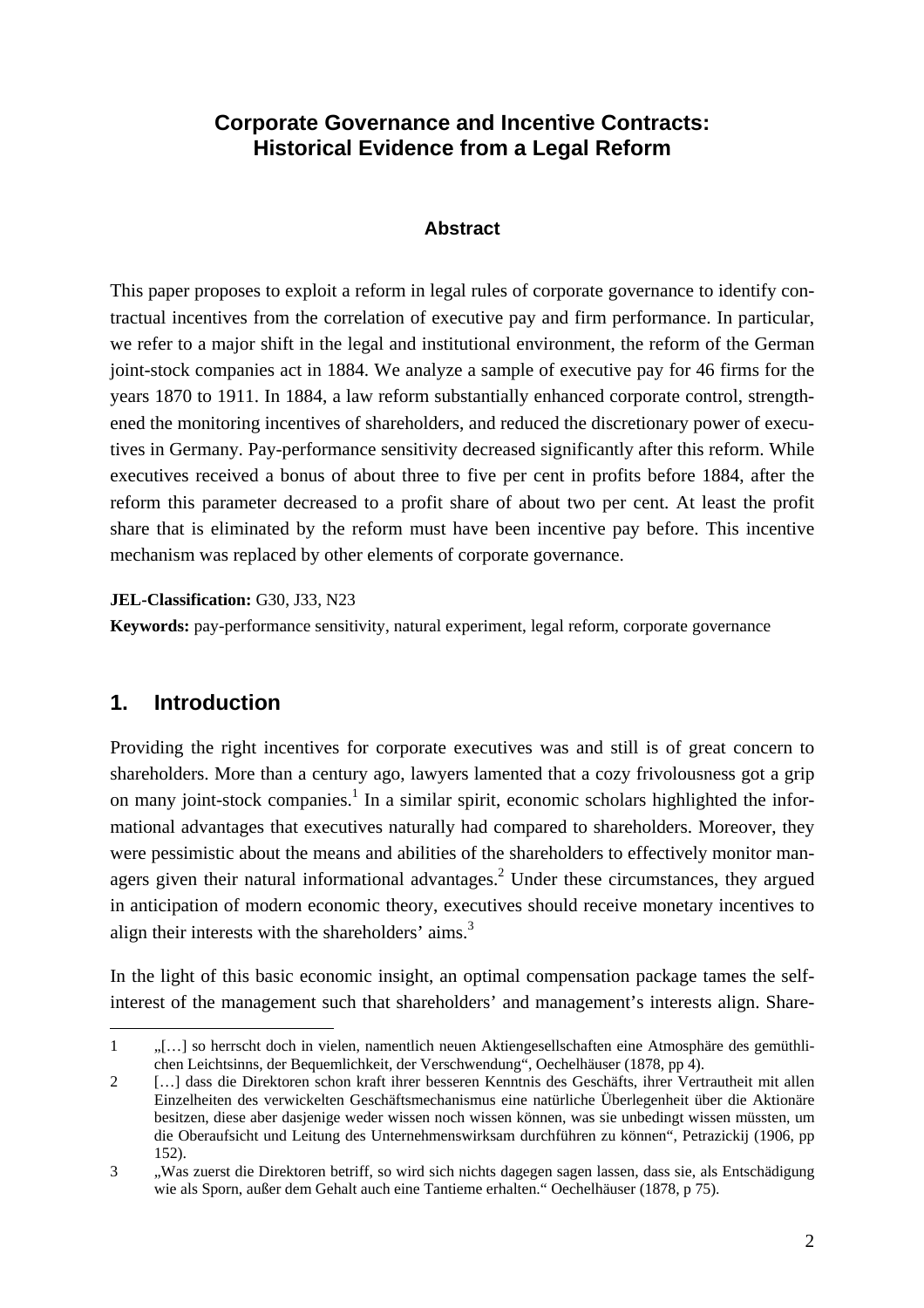holders are not willing to provide huge pay checks to a shirking management, but they are willing to provide compensation for managerial work for good performance. A standard approach to measure whether remuneration packages are justified by good performance is the pay-performance correlation.<sup>4</sup> Although this correlation is important as a measure, it is not clear that incentive pay is the only reason for high correlations. In particular, pay and performance may be linked by various factors unrelated to managerial effort, e.g., job design, differences in managerial ability, or cyclical shifts in demand for managerial services.

However, these latter types of correlation do not reflect an incentive phenomenon; they will be also present in a world with complete and perfect information. In other words, to analyze contracts empirically, we have to separate the contracted link of pay and performance from the ex post correlation of pay and performance as a result of market outcome.<sup>5</sup> We propose to exploit a major shift in the legal and institutional environment to assist identification.<sup>6</sup>

Of particular interest for our research strategy are shifts that alter the contractual relation of pay and performance, but have no significant effect on the correlations between pay and performance that result from other market forces. Such shifts could be legal reforms that do not affect the abilities or other fixed characteristics of a manager, that are performance-relevant and observable to the principal, but not to the econometrician. This makes improvements in legal (minimum) standards of corporate governance particularly promising as object of study. Such reforms enrich the set of means of corporate control that principals can use, who can redesign the tasks of executives and then adjust monetary incentives. Therefore, from a theoretical point of view, they have clear-cut implications for managerial contracts and as such they can serve as a test for the incentive theory of contracts.<sup>7</sup>

Yet, it is rare to observe a major change of legal institutions that qualifies for this testing strategy. First of all, the legal reform must lead to unambiguous predictions for the parameters of contracts between principals and agents. Typically, only a few substantial reforms thus qualify. Second, we need to observe the contractual relationship for a prolonged period of time before and after the reform. For example, the Sarbanes-Oxley-Act of 2002 may well qualify as a major reform.<sup>8</sup> However, for our testing strategy, the time period after the reform

<sup>4</sup> See Murphy (1999) for an overview of the literature on executive compensation; and Prendergast (1999) as well as Lazear (2000) for more general reviews of incentive contracts in firms.

<sup>5</sup> For example, Himmelberg and Hubbard (2000) as well as Grossmann (2003) argue that generalequilibrium effects induce some correlation between performance and pay even without any strategic considerations when able managers are scarce. Additionally, better-qualified managers will work for firms that highly reward performance. Thus, incentive contracts become a selection device and increase performance, but do not induce managers to exert more effort (Lazear 1986).

<sup>6</sup> For example, Conyon (1997) and Core et al. (1999) find that changes in corporate governance significantly influence the level of managerial compensation.

<sup>7</sup> Holmstrom and Milgrom (1991) highlight that job design – e.g., the discretionary power of executives – and incentive contracts should be analyzed jointly. More specifically, a reduction of the discretionary power of the executive should go hand in hand with a reduction of incentives.

<sup>8</sup> Goldman and Slezak (2006) analyze theoretically the impact of the Sarbanes-Oxley Act on both the misrepresentation of firm performance and managerial contracts and find that the Sarbanes-Oxley Act should have an important effect on both. Moreover, Chhaochharia and Grinstein (2007), Litvak (2007), and Win-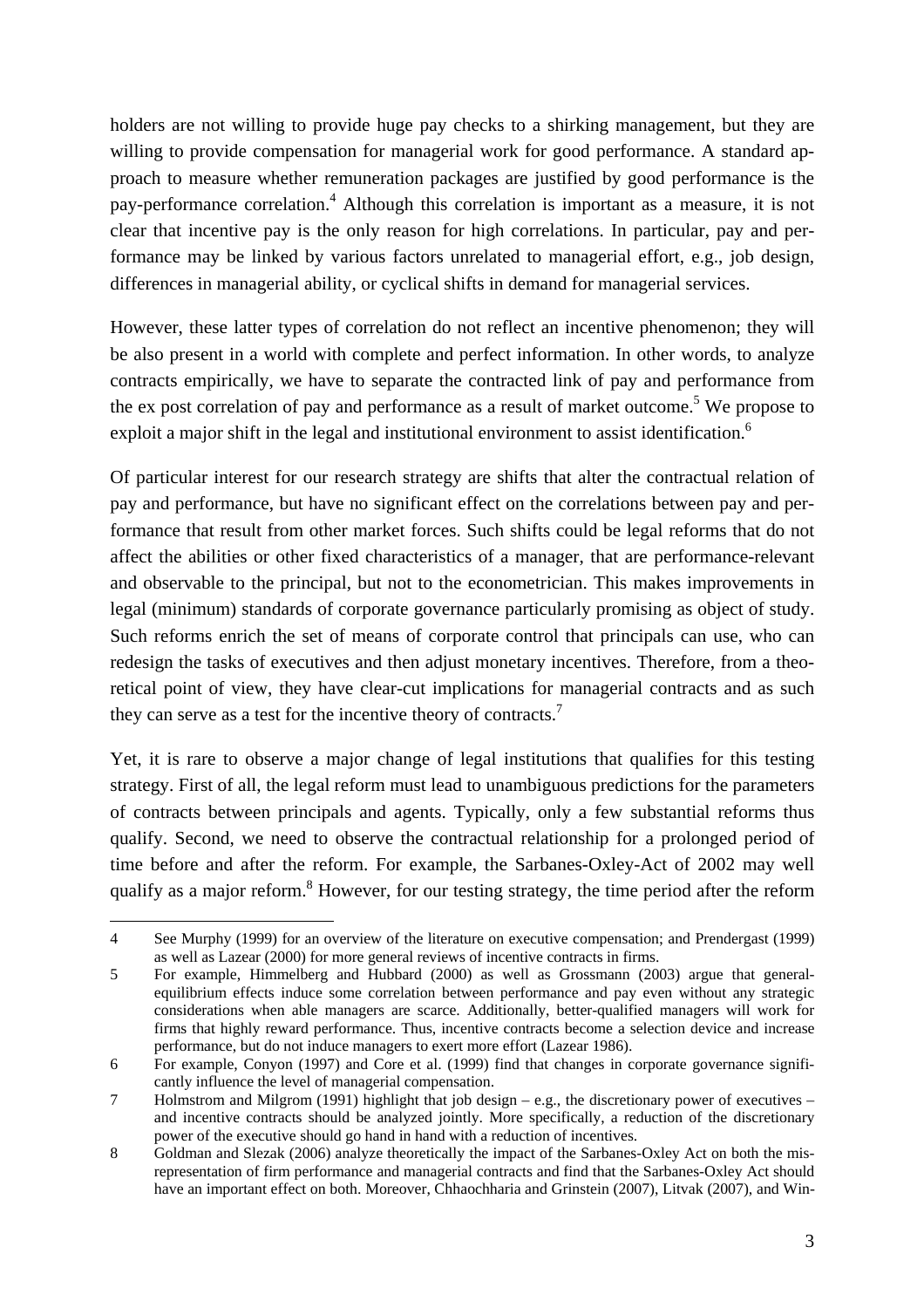was too short to allow an understanding of its long-term implications.<sup>9</sup> In short: our testing strategy needs a historical perspective. This brings up a third restriction on the choice of a legal reform as an identification instrument. Both before and after the reform, the database of the analysis has to be sound; and it will typically be based on accounting and stock market data.

This leads us to consider data from the German Empire before World War I. Legal minimum standards for the publication of company accounts and accounting rules were introduced in Germany earlier (in 1861) than in Britain (1900/06) or in the US (1934). Furthermore, there was a legal reform in Germany in 1884 that primarily aimed at a new regulation of initial public offerings (IPOs), but that substantially reshaped corporate law. This reform can be expected to have had a substantial impact on contractual relationships between managers and owners of firms.

Because of this, we have sampled a data base that allows us to analyze the impact of the 1884 reform on managerial contracts and therefore allows us to test for the incentive character of the performance and pay correlation. Our data comprises information on firm-level accounting, stock market, and management compensation for 37 manufacturing companies and nine banks for the time period between 1870 and 1911.

We observe executive compensation to have been significantly sensitive to firm performance within manufacturing firms and banks for both the periods of 1870 to 1884 and of 1885 to 1911. However, after the 1884 reform, managerial contracts were different and the pay performance sensitivity decreased. Before 1884 each manager of a manufacturing firm (bank) received a profit share of about 4.0-4.7 per cent (3.2 per cent for banks), while after the reform, the profit share of a manager decreased to 1.2-1.7 per cent in the manufacturing sector and 1.8 per cent in the banking sector. This means that the 1884 legal reform reduced the sensitivity of executive pay to performance by about two-thirds for manufacturing firms and by about one-third for banks. This result proves robust with respect to different estimation techniques, sample splits, and control variables.

The 1884 reform unambiguously improved the shareholders' ability to control managers directly. Consequently, we can interpret the change in the pay-performance sensitivity as a

toki (2007) investigate the impact of the Sarbanes-Oxley Act on the stock market value of firms. They figure out that the reform has – on average – a negative impact on the stock market value of the firms, but that the effects differ substantially in the cross-section of firms. A more general overview is provided by Cheffins (2001), who compares recent trends in the legal foundations of executive compensation in the U.S., the U.K., and Germany.

<sup>9</sup> The 1992 Cadbury reforms in the UK might serve as a testing ground. Yet, these reforms were voluntary and one starting point of the inquiry of the Cadbury committee was executive compensation itself. For both reasons, it does not qualify as a natural experiment due to the lack of exogeneity. This might be the reason why Girma et al. (2007) find the reforms to have little effect on the pay and performance correlation.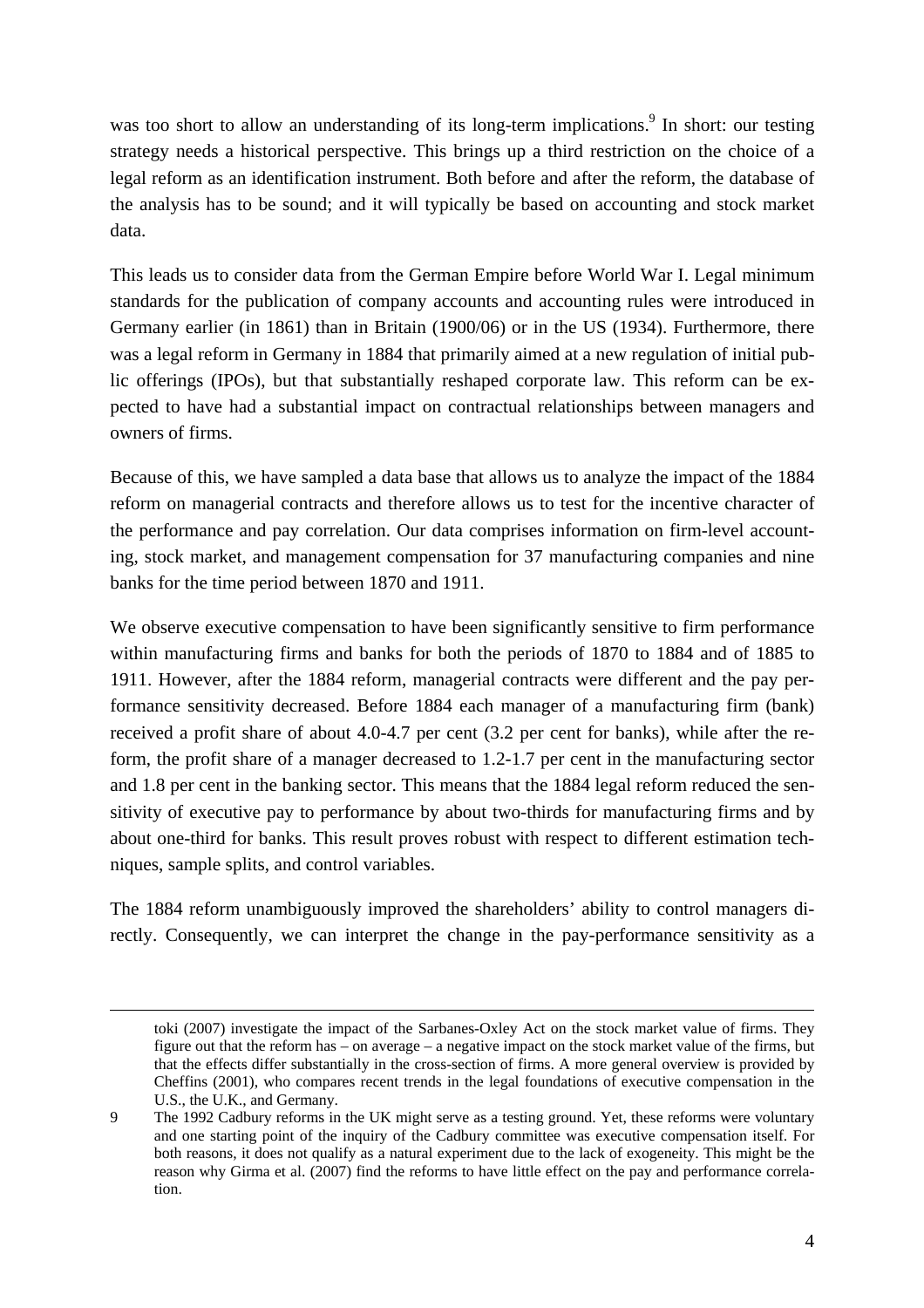lower bound for the extent to which incentive pay was used before the reform. Monetary incentives were replaced by other corporate governance mechanisms.<sup>10</sup>

The remainder of the paper is organized as follows: Section 2 reviews the related literature and discusses the theoretical ideas upon which we base our empirical analysis. Section 3 provides a summary of the historical setting from which we take our data. It particularly focuses on the legal reform that forms the key ingredient in our identification strategy. Section 4 describes our data. Section 5 presents the results of our empirical analysis, and finally Section 6 concludes.

# **2. Literature, Theory, and Econometric Background**

Earlier empirical studies of managerial incentive pay concentrated on the reduced form relation of pay and performance. In particular, they focused on the remuneration of top executives of publicly traded companies. Jensen and Murphy (1990) reported in their seminal article that the compensation of CEOs increases by \$3.25 per \$1,000 increase in shareholders' wealth. This has been perceived as providing weak incentives for executives.

Since many factors shape the contracts, it is hard to determine what would constitute optimal pay-performance sensitivity (see Garen, 1994). In any case, Hall and Liebmann (1998) find an increase in the pay-performance sensitivity for the late 1990s. In between these two seminal papers, a large strand of research was triggered by the findings of Jensen and Murphy  $(1990)^{11}$ 

More recently, a number of authors have emphasized potential problems of identification that may cast some doubts on this first generation of empirical articles on pay for performance. A correlation of pay and performance can result from a number of other factors besides managerial contracts which reward performance to induce effort. For example, good managers may be paid better simply because they deterministically perform better. In a similar fashion, Himmelberg and Hubbard (2000) argue that business or sectoral cycles will induce a pay and performance correlation that is unrelated to incentives. The correlation only reflects that demand for managerial services rises during booms, but the supply of managers is fixed in the short run.

<sup>10</sup> Yet, the 1884 corporate law reform also improved accounting standards. In particular, the publication of a profit-and-loss statement became compulsory after the reform. This improves the quality of the signal received by the principal. In turn, principals should increase incentives (Holstrom and Milgrom 1991, p 42). However, this effect should be minimal in our case, since we use only data from firms publishing profitand-loss statements before the legal reform.

<sup>11</sup> Following Jensen and Murphy's approach, Schwalbach and Graßhoff (1997) and Kraft and Niederprüm (1999a, 1999b) investigate the link of managerial remuneration and company performance for Germany. Like Jensen and Murphy's findings for the US, they also find rather weak pay-performance sensitivity. General overviews of the executive remuneration and corporate governance literature are given by Core et al. (2003), Murphy (1999), Hart (1995), Tirole (2001), and Shleifer and Vishny (1997).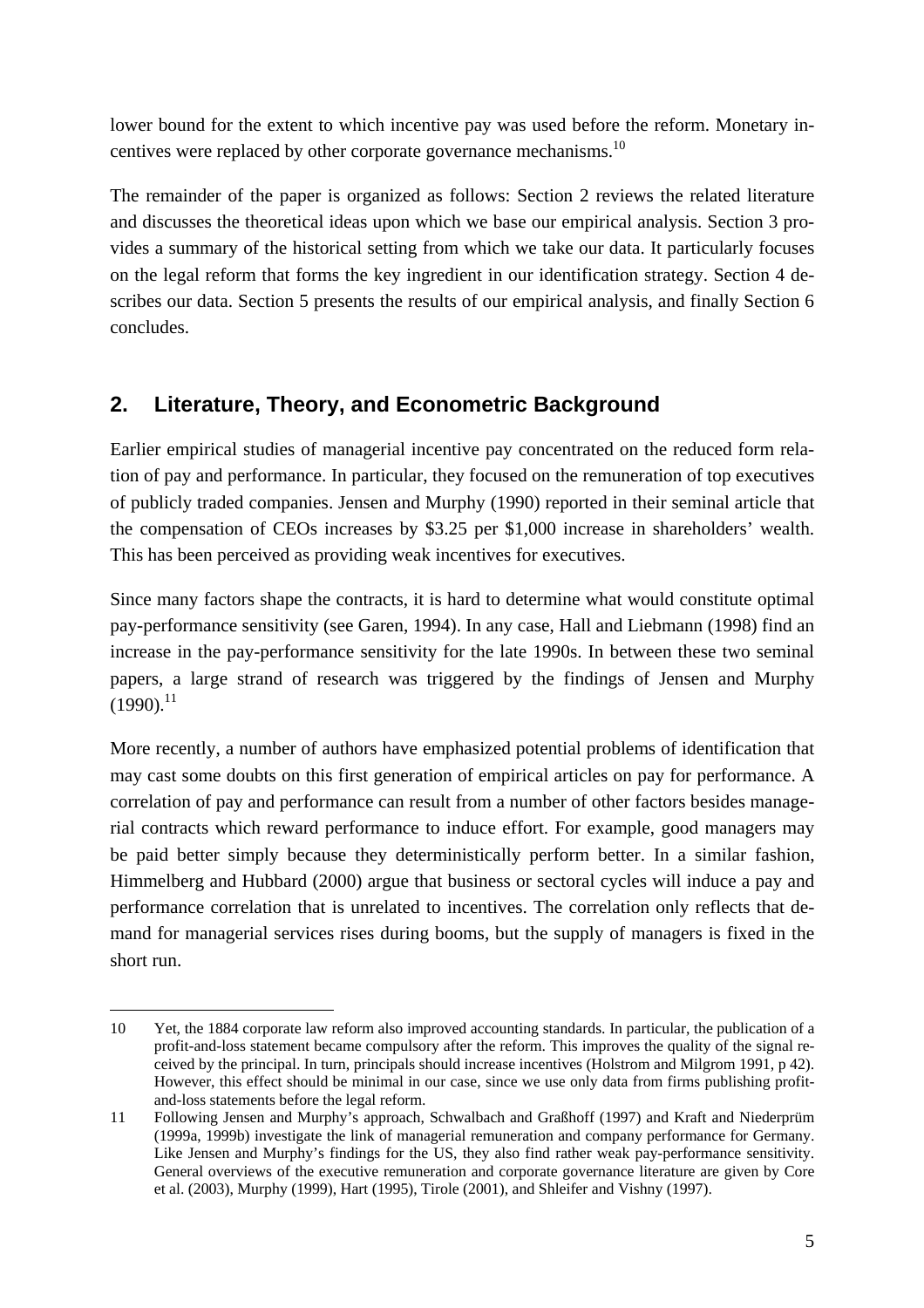To achieve identification nonetheless, a typical estimation strategy has since consisted in the use of difference(-in-difference) methods. For instance, Baker and Hall (2004) look at the difference in the compensation of managers of large and small firms. Elston and Goldberg (2003) analyze the influence of ownership structure on the pay-performance relation; Aggraval and Samwick (1999) analyze the impact of differences in risk; and Cunat and Guadalupe (2005) use a shift in exchange rates as a quasi-natural experiment to analyze the impact of an increase in the competitiveness of a market on managerial compensation schemes. Most closely related to our approach is the paper by Talley and Johnsen (2004), which analyzes the interaction of corporate governance, executive compensation, and securities litigation. They provide a detailed model of this interaction and find that corporate governance serves as a substitute for incentive pay, both empirically and theoretically. The changes in corporate governance that Talley and Johnsen (2004) analyze, however, are mostly endogenously adopted; and this does not really allow them to use the changes for identification.<sup>12</sup>

Our point of departure is similar. We start with the ability to substitute monetary incentives by other means of corporate governance. Our aim, however, is to focus on identification and we employ an exogenous change in legal institutions as an identification device. Specifically, we investigate how the legal reform of the joint-stock-companies act in 1884 in Germany changed the pay-performance sensitivity of managerial contracts in the manufacturing and in the banking sector.

Corporate and private law can be understood as the ground upon which principals and agents base their contracts. It defines the set of enforceable agreements; it sets the rules of corporate control and hence determines a principal's information; and last but not least, it restricts an agent's set of possible and legal actions. The 1884 corporate law reform influenced these three areas of corporate governance. For example, stricter accounting rules restricted the set of possible actions of the agent (e.g., 'cooking the books'); it increased the liability of the agent if she presented incorrect figures in the accounts; and it improved the set of information available to investors (e.g., whether they received a profit and loss statement).

In short, any shift in the legal rules that define corporate governance can be expected to influence the agent's contract. At the same time, legal reforms of corporate governance will typically not affect the abilities or other fixed characteristics of a manager which are performance-relevant and observable to the principal, but not to the econometrician. Therefore, to identify this we can exploit a shift in legal rules. The legal reform that we look at may be summarized as one that reduced the discretionary power and the set of possible tasks for executives, so that we can expect the use of incentive pay to be decreased by the reform (see the next section).

j 12 Joskow et al. (1996) also analyze the effects of regulation on incentive pay. Yet their focus is on the political influence on compensation packages rather than on structural identification.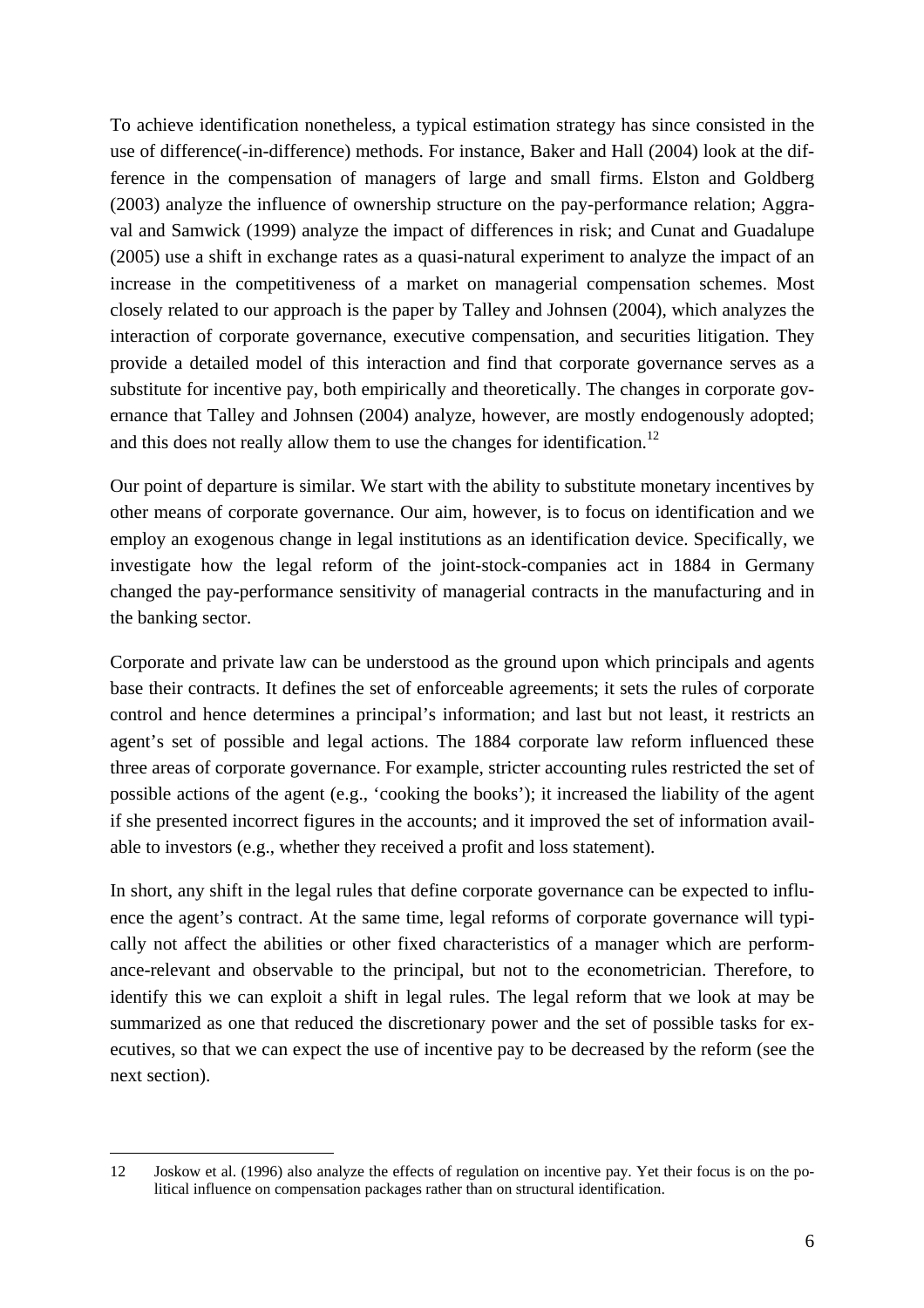Based on this idea, an identification strategy may be illustrated in the following formal way. Suppose that

(1) 
$$
w_{i,t} = \alpha_0 + \beta \pi_{i,t} + \alpha_i + u_{i,t}
$$

defines the employment contract of a manager, where  $w_{i,t}$  denotes the compensation of manager i at time t. The compensation package is linear and depends on the published profit  $\pi_{i,t}$  of the firm where manager i is employed in period t, with the pay-performance sensitivity  $\beta$  plus the random components  $\alpha_i$  and  $u_{i,t}$ . Here,  $\alpha_i$  captures all fixed characteristics of the managerfirm match, which also includes all the unobserved characteristics of the manager.

The most straightforward empirical approach would be a direct estimation of (1) by means of some least-squares estimator. However, this approach will not necessarily identify incentives β, because profits  $\pi_{i,t}$  and the error term ( $\alpha_i+u_{i,t}$ ) may be correlated, as outlined before. Nonetheless, if β varies with changes in legal institutions, we can still identify at least the change in β by considering two sub-periods, period τ<sub>0</sub> and τ<sub>1</sub>, for which β differs. For each period τ<sub>i</sub> the simple OLS estimator asymptotically converges to

$$
p \lim_{n \to \infty} \mathop{\beta \tau}_{\wedge}(n) = \beta_{\tau, j} + corr\Big(\pi_{i, t}, u_{i, t} + \alpha_i\Big).
$$

The difference of the estimates  $\beta \tau_1 - \beta \tau_0$  is not biased if corr  $(\pi_{it}, u_{it} + \alpha_i)$  is constant for both sub-periods. This is what we can expect in our case. The correlation captures the relationship of individual characteristics and the performance or business cycle effects, for example, most likely not influenced by the legal reform in 1884.

As a result, the difference  $\beta \tau_1 - \beta \tau_0$ ∧ ∧  $\beta \tau_1 - \beta \tau_0$  is estimated without bias, i.e.,

$$
\mathop{\beta}\limits^{\wedge} \tau1 - \mathop{\beta}\limits^{\wedge} \tau0 = \beta_{\tau1} - \beta_{\tau0}
$$

For this reason, this estimated difference can serve as a lower bound of the monetary incentives set in the manager's contract itself. No rational compensation will punish good performance, so that  $\beta_{\tau i}$  is non-negative and

$$
\beta_{\tau1} \geq \beta_{\tau1} - \beta_{\tau0} = \overset{\wedge}{\beta} {\tau1} - \overset{\wedge}{\beta} {\tau0}.
$$

Making use of these considerations leads from equation (1) to our estimation equation

(2) 
$$
w_{i,t} = \alpha_0 + \beta_{\tau 0} \pi_{i,t} + (\beta_{\tau 0} - \beta_{\tau 1}) \pi_{i,t} |_{t \in \tau 1} + \gamma x_{i,t} + \alpha_i + u_{i,t}.
$$

In this equation,  $\vert_{t \in \tau}$  denotes an indicator function that takes the value 1 after the reform, and is zero otherwise. The vector  $x_{i,t}$  represents other covariates that could influence bonus payments. On a more technical side, censoring complicates the analysis to a certain extent: While in theory contracts could bind agents to pay a penalty for underperformance, most legal sys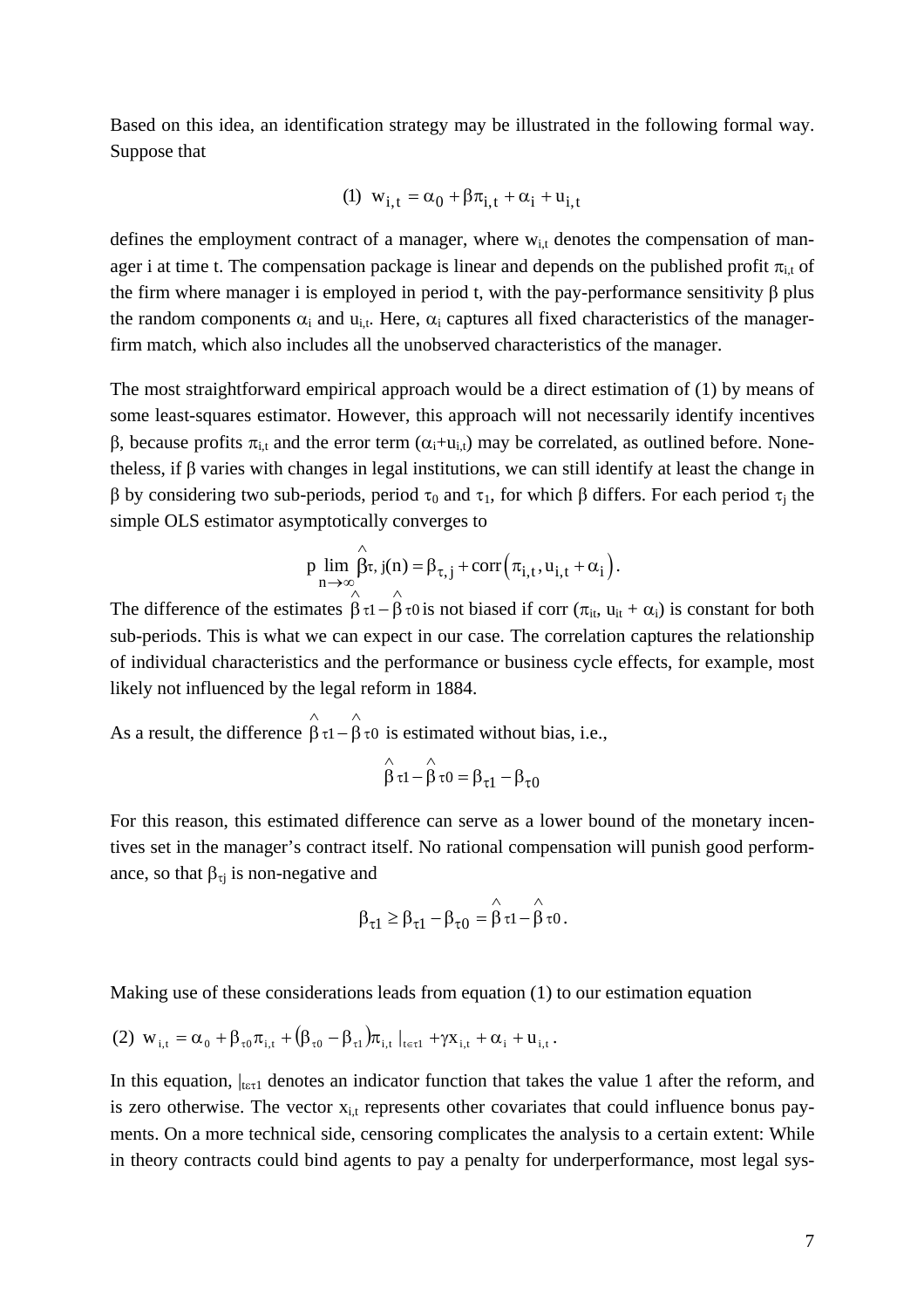tems would rule out or at least limit such contracts. In practice we thus need a non-negativity constraint for bonus payments into account. Hence, the managerial compensation  $w_{i,t}$  is always positive, which means we have to estimate equation (2) by a random-effects tobit estimator. In fact, in a significant number of observations in our data, we see zero bonus payments, highlighting that the theoretical warrant is empirically important. Besides the mass of zero bonus payments precludes that we specify equation (1) log-linear instead of linear.

# **3. Historical background**

-

Germany's financial history of the 1870s and 1880s is shaped by the repercussions of the *Gründerzeit* (foundation or promotion period). Between 1871 and 1873, the time immediately after the 1871 foundation of the German Empire, 843 joint-stock companies were founded in Germany. Out of these, at least 442 were quoted on the stock market. This period was followed by the *Gründerkrise* (foundation crisis) of 1873-79, during which several hundred of the new joint-stock companies failed and 225 companies were de-listed from the stock market. Classical accounts by contemporaries as well as recent scholarship relate the boom of 1871-73 to the introduction of the free incorporation of joint-stock companies in Germany during 1870, and to a number of accompanying economic and psychological factors, e.g., the optimistic public mood after the foundation of the German Empire and the substantial indemnity paid by France after the German-French War of 1870-71 (Baltzer, 2007).

Contemporary observers at the time emphasized that the extreme volatility of the market for IPOs would have negative long-term consequences for the German economy. Of the hundreds of joint-stock companies founded in the boom years, several hundred failed during the following few years. This was perceived as a deep economic crisis, which resulted in the break-up of many corporations. The latter, in particular, was a new phenomenon for contemporaries: before 1870, the foundation of a joint-stock company had only been possible in most German states with a governmental concession. Such a concession was often difficult to obtain, and the number of joint-stock companies in Germany was very small. This changed in 1870, when the free incorporation of joint-stock companies was first allowed.<sup>13</sup>

The boom-and-bust cycle of the German IPO market of the early 1870s encouraged emotional debates in German parliament, the financial press, and between academics.<sup>14</sup> One major component of the criticized 1870 law was the switch from a concession to a normative system of incorporation. Before the 1870 reform act, a governmental concession was necessary in most

<sup>13</sup> This means also that from 1871 onwards, corporate law was a federal law and uniform for the German Empire. This compares to the US, where free incorporation was introduced first in Connecticut in 1837. Since then, the regulation of corporations in the US, which historically has been a state matter, has led to a more laissez-faire treatment of standards (Grandy, 1989). In Britain, free incorporation for all business sectors was finally introduced in 1856 (Taylor, 2006, p 135).

<sup>14</sup> For example, both Wilhelm Oechelhaeuser (1876) – a German parliamentarian, law professor, and expert on joint-stock companies – and Ernst Engel (1875) – president of the Prussian statistical office – point to the importance of the 1870 legal reform and the low moral standards of incorporators.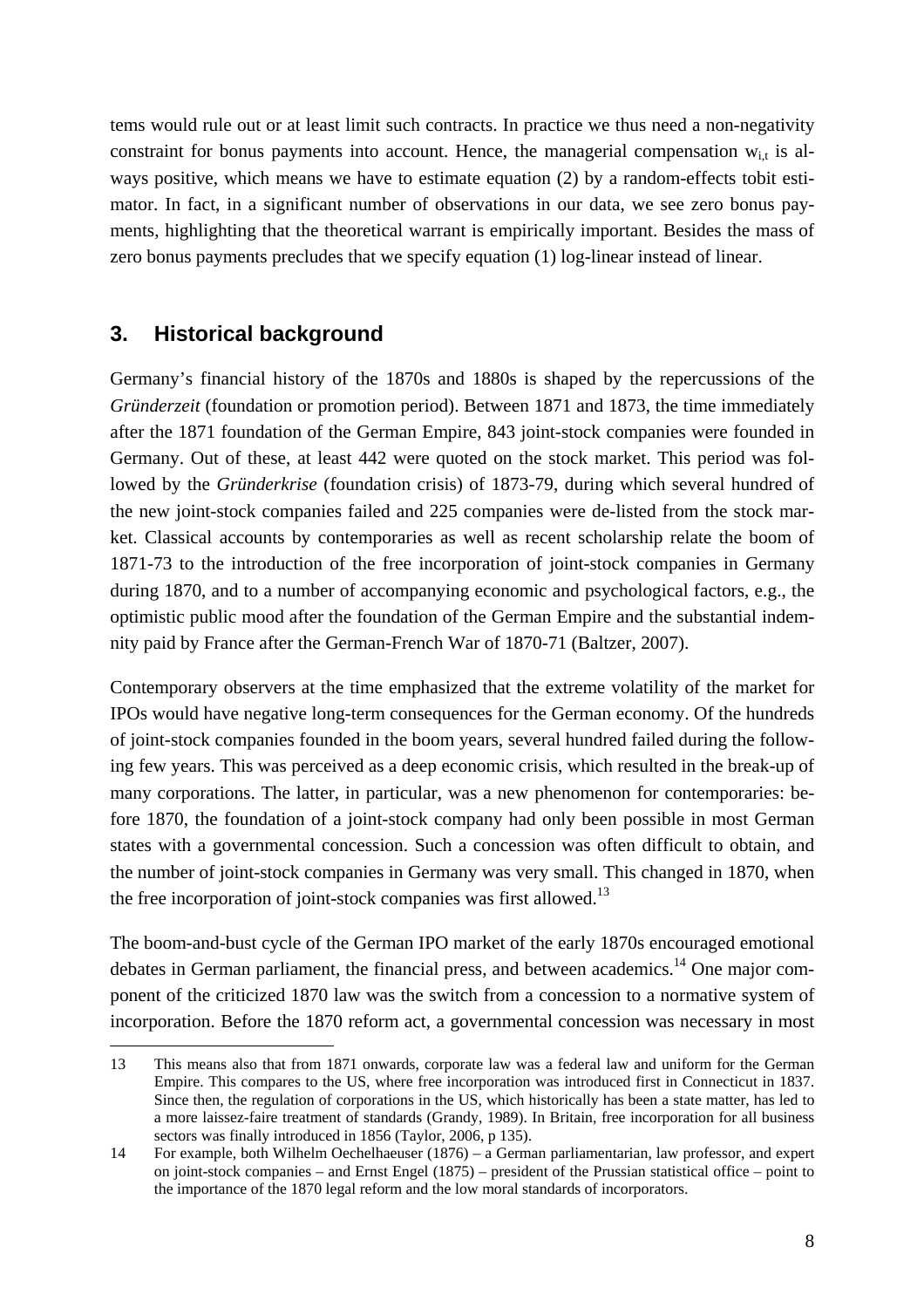German states to found a joint-stock company, whereas after the liberalization, basically every citizen could found such a company. Furthermore, the new law abolished the extensive audit of foundation projects by public authorities and the state supervision of joint-stock companies. Instead, company supervision was handed over to a shareholder body, the supervisory board (*Aufsichtsrat*), see, e.g., Renaud (1875) or Gareis (1880) for textbook treatments of Germany's corporate law in this period. Thus, the 1870 reform established the German system of corporate control of today, which differs from the UK and US systems (see Fohlin, 2007, and Fear and Kobrak, 2006, for details).

The reform introduced a two-tier board system, a system of an executive and a supervisory board. The executive board (*Vorstand*) is responsible for the daily management of the firm, whereas the supervisory board (*Aufsichtsrat*) monitors the executive board and takes part in strategic decision-making. Therefore, it is comparable to the function of non-executive directors in the US and UK systems. Part of the responsibility of the supervisory board was to negotiate and close the executive contracts. The typical executive contract specified a share of profits that this executive would be entitled to (Burhop, 2004, 2005).

According to the 1870 law, the supervisory board was a permanent board of shareholders that was to monitor the executive board. It had to report on this activity at the annual meeting of shareholders (§ 225 ADHGB;<sup>15</sup> Renaud 1875, pp 626; Gareis 1880, pp 214). However, the shareholders' influence on the composition of the supervisory board could be restricted. Only the first supervisory board had to be elected by a shareholder meeting. Thereafter, the supervisory board could co-opt further members at will without the actual shareholders taking part in this decision, i.e., supervisory board members were not necessarily elected by the shareholders but by the other members of the supervisory board (Renaud 1875, p 628). The first shareholder meeting was regularly held before the firm was quoted on the stock exchange, and thus the founders effectively appointed the first supervisory board. Therefore, the actual shareholders were not necessarily represented at the supervisory board, a momentous restriction of monitoring rights.

The executive board, the *Vorstand*, was responsible for the daily management of the firm (§§ 209, 227 ADHGB; Renaud 1875, pp 524; Gareis 1880, pp 210, Makower 1877, p 224). However, nearly all decision rights could be delegated from the executive board to the supervisory board in the corporate charter. If this was done, nobody could be held legally accountable for corporate activities, since the law only stipulated a criminal offence for the executive board. Even intentional misbehavior had no legal consequences then, because – as mentioned above – at most members of the executive board could be punished for intent.

The only way for shareholders to exercise their rights was to vote at the annual general meeting, the *Generalversammlung* (§§ 209, 224 ADHGB; Renaud 1875, pp 458; Gareis 1880, pp

<sup>15</sup> ADHGB = *Allgemeines deutsches Handelsgesetzbuch* (General German commercial law).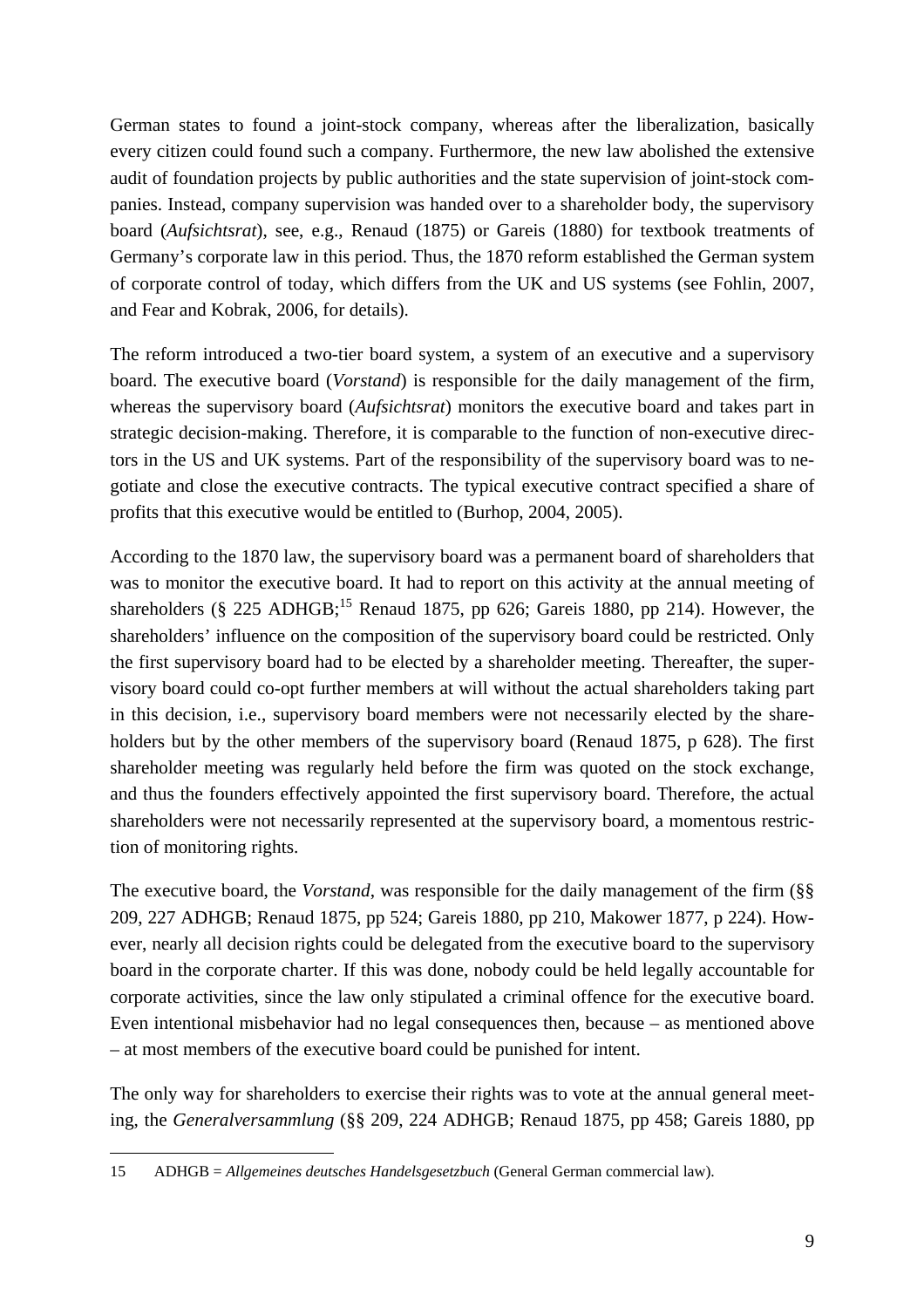207). The legal default was that every share had one vote at this meeting. However, voting and participation rights could be restricted by the company's charter. For example, the number of votes of each shareholder could be limited, or the number of shares needed to cast one vote could be larger than one. The first regulation restricted the voting power of block holders, whereas the latter one annulled the voting rights of small holders.

Additionally, information rights of shareholders were weak under the 1870 legislation. Only the publication of a balance sheet was stipulated, but it was neither necessary to release a profit-loss statement nor to release a management report. Nonetheless, many corporations did so. For these reports and the balance sheets, the valuation of assets was regulated, but some room for creative accounting remained.

Altogether, corporate governance under the 1870 law was insufficient: the voting and participation rights of the shareholders at the annual meeting could be restricted; the supervisory board was not necessarily elected by shareholders; the power-sharing was not clear-cut between the weakly accountable executive board and the non-accountable supervisory board; shareholders were not necessarily well informed.

Nonetheless, the debate about the deficits of the 1870 act centered on problems of IPOs.<sup>16</sup> As a reaction, a new company law was enacted in 1884. The focus of the reform act was on incorporation (see Deutscher Reichstag, 1884); nonetheless, corporate governance standards were raised. The 1884 joint-stock companies act significantly improved the monitoring and information rights of shareholders, and it broadened the accountability of the two boards.

After 1884, every shareholder had voting and participation rights at the annual meeting, but there was still a restriction on the maximum number of votes of a shareholder under the 1884 law (§§ 190, 221 ADHGB). With the new legislation, every member of the supervisory board had to be elected by the shareholders (§§ 191, 224 ADHGB). Moreover, non-shareholders, i.e., professional monitors like bankers, could be elected to the supervisory board after 1884. Finally, a clear and strict legal separation between the supervisory and the executive board was established (§§ 192, 225a ADHGB). The executive board was responsible for the daily management and strategic decisions. The supervisory board's main duty became monitoring, but it maintained a right to participate in strategic decision-making. In fact, the supervisory board became legally obliged to monitor the executive board. If they failed to do so, they were after 1884 subject to damages and securities litigation.

Turning to information rights, the publication of a balance sheet, of a profit-loss statement, and of a management report became compulsory with the new 1884 legislation. Moreover,

<sup>16</sup> See, e.g., Glagau (1876) for a polemic account, or Deutscher Reichstag (1873) for an early parliamentary discussion. The motives given by the Parliamentary Commission preparing the new corporate law starts with a discussion of the general need for reform (pp. 236-246), followed by discussions about the character of shares (pp. 246-260), the foundation of a company (pp. 261-281), the issuance of equity (pp. 282- 286), the relationship between boards and shareholders after the foundation (pp. 286-301), and accounting standards (pp. 301-306).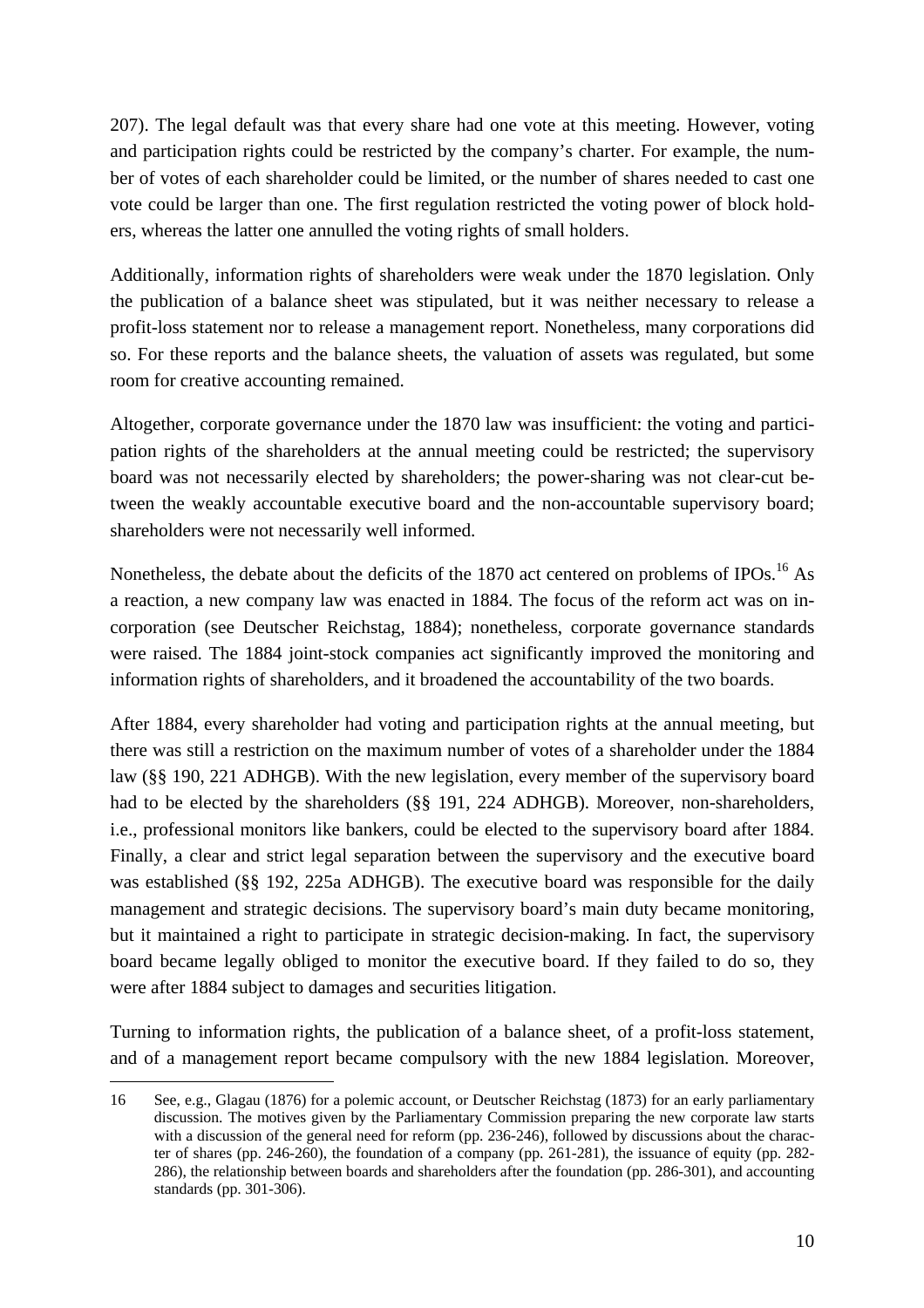asset valuation was more strongly restricted and the scope for creative accounting declined substantially. Altogether, the extent and quality of information rights improved after 1884.

Also, the threat of punishment in case of executive's misbehavior was altered by the reform (Deutscher Reichstag 1884, pp 343). First of all, the new law clarified that the intentional misbehavior of executives or supervisory board members was a criminal offence, which was to be punished by imprisonment and a fine (§ 249 ADHGB). In particular, the maximum penalty for intentionally misreporting accounting figures was increased from three months imprisonment and a 3,000 Mark fine to one year imprisonment and a 20,000-Mark fine (§ 249a  $ADHGB$ ). $^{17}$ 

Although the effectiveness of the 1884 act was questioned by some contemporaries, this discussion focused more on possible extensions of the reform than on the general direction of the reform itself (Warschauer 1902; Philippovich 1909). In general, the reform was perceived as an improvement of corporate control and corporate governance (Hessberger 1889, p 57). In particular, the discretionary power of managers declined and misbehavior was more costly to managers after 1884; this can be expected to have had a substantial influence on the economic relationship between principals and agents.

What is important for our research question and strategy is to keep in mind that while the reform in 1884 was intended to solve problems of incorporation, it also had strong and important implications for corporate governance. The reform was not motivated by excessive management compensation. In fact, the legislators did not consider existing compensation schemes or problems with those in the run-up debate for the 1884 reform at any point, as the protocols of the debates in the Prussian and national parliaments (see, e.g., Deutscher Reichstag, 1873, pp 213) and the commission report (Deutscher Reichstag, 1884) show.<sup>18</sup> Outside the parliament, there was some debate about the *level* of *supervisory board* compensation. Yet executive board compensation was not considered problematic (Oechelshaeuser, 1878, p 75- 76). Therefore the reform qualifies as a natural experiment for compensation schemes. The improvement of corporate control can be expected to have influenced compensation schemes offered to managers. At the same time, it is not a result of management compensation that paid out too large of a share of profits to managers.

j 17 These figures compare to an annual per capita NNP of roughly 400 Mark in 1880 or a typical compensation for executive board members in manufacturing of roughly 20,000 Mark. Legislators defeated a higher maximum penalty since this would immoderately weaken monitoring incentives for shareholders.

<sup>18</sup> The only remark in the whole motivations and reasons for the 1884 reform that comes close to a debate on compensation schemes is a debate on the compulsory shareholding of executives. The act finally decided against such a compulsory requirement, so as not to interfere with the optimal allocation of managers to companies (Deutscher Reichstag, 1884, p 332). Since the spring of 1873, the topic of corporate law reform was debated in the German parliament (see, e.g., Deutscher Reichstag, 1873, pp 213). The discussion of the 1870s is summarised in the motivations and reasons for the 1884 reform act (Deutscher Reichstag, 1884).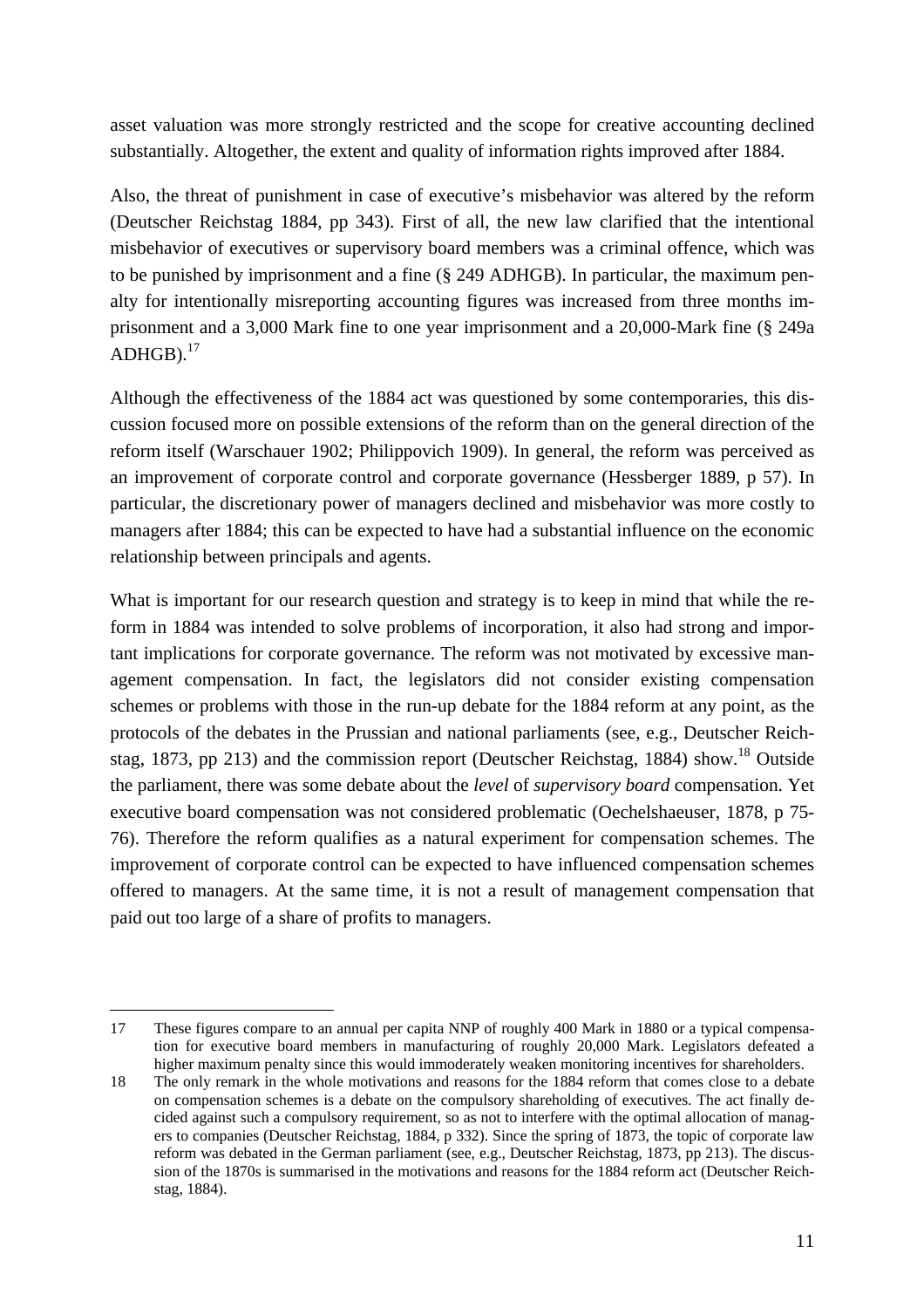# **4. Data Description**

### **4.1. Sources**

Our database is derived from a number of sources for accounting, stock market, and executive data on German corporations between 1870 and 1911. Our final sample consists of 37 manufacturing corporations and nine banks. The firms were selected to represent the distribution of long-living firms listed at the Berlin stock exchange in 1900. We focus on long-living firms since we need to observe them for several years before, as well as after, the legal reform in 1884. This implies that the population of firms from which we can draw our sample is small. We focus on manufacturing and banking, as these sectors were neither heavily regulated (unlike public services) nor significantly cartelized (unlike mining).

There was a total of 387 listed corporations in Germany in 1880. Of these, only 142 were manufacturing firms (van der Borght, 1883). Since not all corporations listed in 1880 survived for a long period thereafter, the population of firms usable for our research is even smaller. Correspondingly, our sample covers about one quarter of the entire population of listed manufacturing corporations in 1880, and a significantly larger fraction of long-living firms.

The restriction on long-living firms – though necessary for our research strategy – biases our sample towards successful corporations. Moreover, we only include corporations which published all necessary information already before the implementation of the 1884 law reform. More specifically, all firms in our sample voluntarily reported profit-and-loss statements. This specific sample selection has an important consequence for the interpretation of our results. In general, those companies with good corporate governance prior to the reform can be expected to be less affected. Consequently, the measured effect of the reform for our sample should provid a lower bound for the entire population of firms.

The main data source is "*Saling's Börsenpapiere*", an annual stock market publication for Germany, which was occasionally published before 1880 and was published annually from that year onwards until World War I. This widely circulated handbook was targeted towards investors and bankers. It contained accounting and stock market data for all companies quoted at the Berlin stock exchange. In addition, it provided information about the company's charter that was relevant to potential investors, e.g., information about voting rights and the distribution of profits. Finally, it reported the names of the executive board members. Today this rich source is an important database for quantitative economic history (e.g., Tilly, 1989; Edwards and Ogilive, 1996; Fohlin, 1998).

To make this data usable, we partly rely on existing digitalized data sets collected from "*Saling's Börsenpapier"*, and we digitalized additional data ourselves. These additional data are, unless otherwise stated, taken from "*Saling's Börsenpapiere*". We take data collected by Rettig (1978) from manufacturing, mining, and non-financial service firms, and data collected by Bittner (2005) from mining and manufacturing. Rettig (1978) structured his sample so as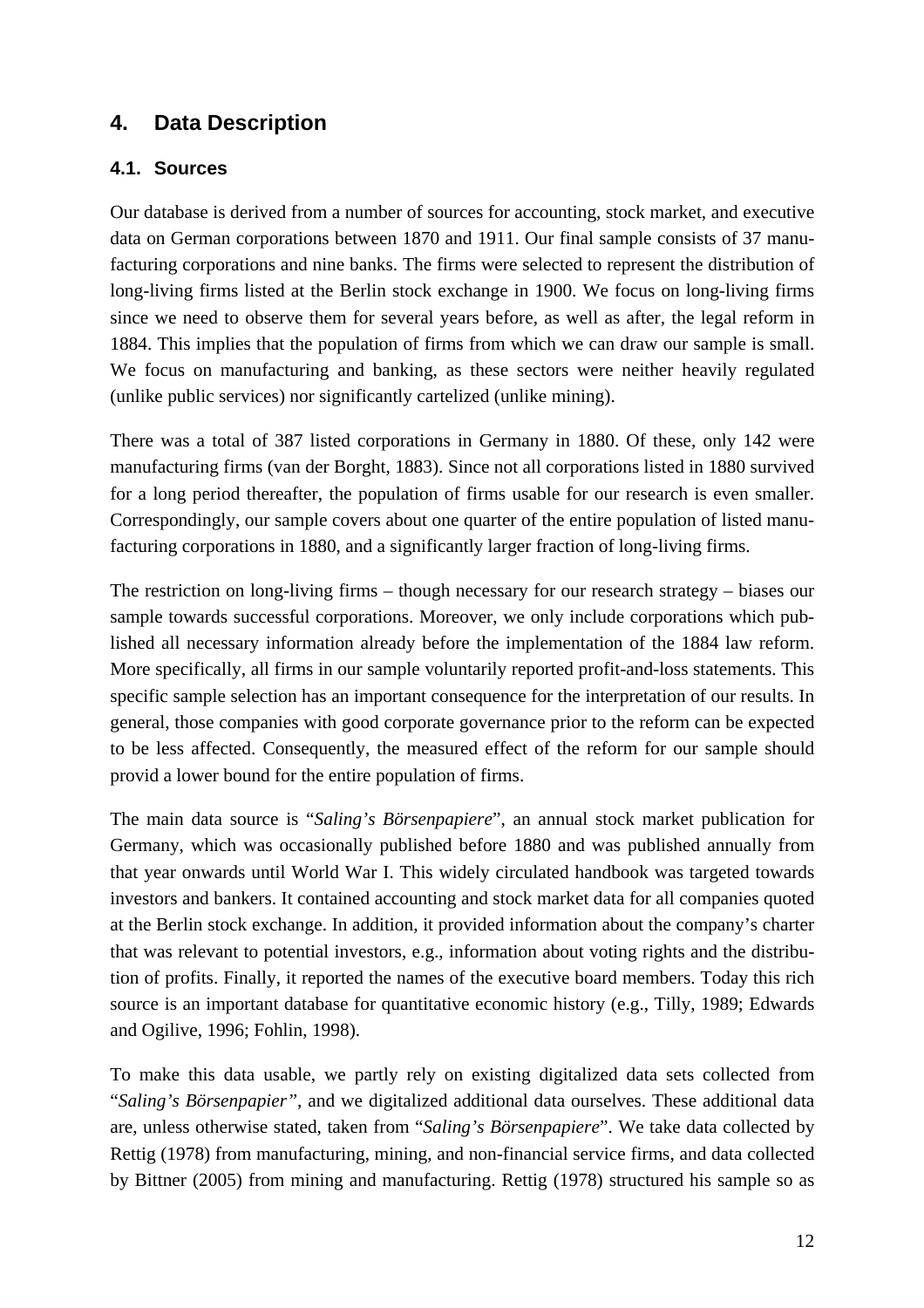to represent the size and geographical variation of firms reported in "*Saling's Börsenpapiere*" in 1900. Bittner (2005) adds some manufacturing and mining firms to Rettig's sample, using the same criterion. Rettig (1978) and Bittner (2005) focus on accounting and stock market data. We supplement their data sets with information about bonus payments (*Tantiemen*) to executive and supervisory board members. In addition, we collected the names and tenure of each executive. Moreover, we collected information from the company charters for all firms for the years 1870 until 1911. In particular, we investigated the rules of the company charters when it came to voting rights and profit distribution.

Rules of profit distribution are particularly important for the construction of our final data. Most firms (77 per cent) announced a minimum dividend of four to six per cent of the paid-up share capital as a guaranteed dividend. Only profits above this threshold level determine bonus payments to executives. Therefore, our profit measure is the accounting profit less the announced minimum performance. We call this variable "excess profits". While inspection of actual contracts leads us to consider that "excess profits" are the relevant performance measure, this choice has a positive side effect. "Excess profits" is unlike book profits less subject to changes in the financing mix of the firm. It relates closely to a performance measure like earnings before interest. Yet unlike the latter it includes performance in the search for sources of external debt finance. Most importantly it is the measure of performance actual contracts referred to (Burhop, 2004, 2005).

The data sets provided by Rettig (1978) and Bittner (2005) start in 1880. Given that we want to analyze the impact of a reform in 1884, it is necessary to prolong Rettig's and Bittner's sample backwards from 1880 until 1870. If the company was founded after 1870, we obtain all data back until it was incorporated, if available. The relevant accounting, stock market, and executive data for the 1870s were collected from the few published issues of "*Saling's Börsenpapiere*" and from the "*Berliner Börsenzeitung*", Germany's leading financial daily at the time. $19$ 

Furthermore, we added some banks to the sample, which were neglected by Rettig (1978) and Bittner (2005). The relevant data were collected from two secondary sources. Bosenick (1912) presents accounting and stock market data for the nine largest German banks for the years 1871-1910. We augment Bosenick's data with information on board membership reported by Reitmayer (1999); he provides this data for the years 1871-1913.

<sup>19 &</sup>quot;*Saling's Börsenpapiere*" are available for 1870, 1873, 1875, and 1878. For the years in between, we have to rely on the "*Berliner Börsenzeitung*" where many corporations, but not all, published accounts. In addition, we checked the "*Norddeutsche Allgemeine Zeitung*", Germany's leading political daily, for additional information. Yet, no further information was published in this newspaper. The few corporations for which we have data in "*Saling's Börsenpapiere*", but not in "*Berliner Börsenzeitung*", are typically corporations with a marginal shareholder located outside Berlin. While these few corporations differ in their regional characteristics, they are not necessarily smaller or larger, nor more or less profitable.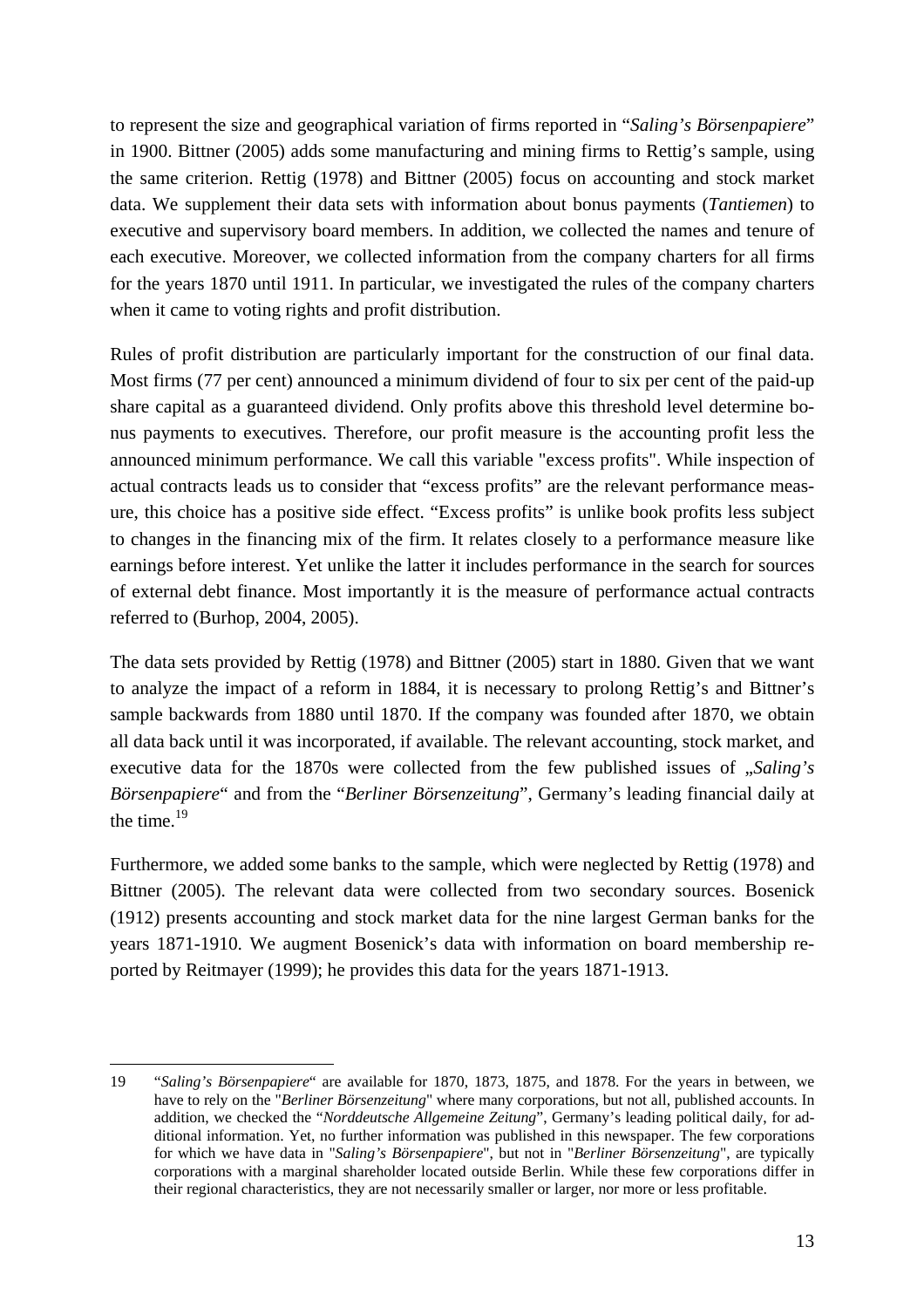While most data items could be used as reported in the sources, our main variable of interest, i.e., bonus payments to executives, had to be reconstructed in a few cases. Some firms report only the bonus payment to both boards, the executive and supervisory board, as a whole. Since the bonus payments to the supervisory board were governed by a rule that was stated in the company's charter, we could reconstruct the bonus payment to the supervisory board on this basis. The bonus paid to the executive board was then calculated as the residual of the bonus to the two boards. Only information about bonus payments to the executive board is used in the regressions in Section 5.We do not observe base salary (fixed payments) of board members. Typically these fixed payments were negotiated and contracted upon for a 5-year period. They can be thought of as the element of compensation that rewards (known) managerial quality and long-term performance. Bonuses on the other hand can be thought of as a reward to managerial effort and performance in the short run.

From our initial sample of 88 corporations, we removed all companies that were active in non-financial services (nine corporations), or mining (30 corporations, because these industries were either regulated by the government (see Milward, 2004) or cartelized (see Peters, 1989).<sup>20</sup> In addition, we removed three manufacturing firms, which do not report profits or the number of executives. Moreover, we removed 56 outliers where excess profits (i.e., profits in excess of the benchmark dividend stated in the company's charter) or bonus payments fall outside a two-standard deviations interval around their firm-specific mean values.<sup>21</sup> The final sample consists of 46 corporations, 37 from manufacturing and nine banks, with a total of 1,140 observations, making an average of 24.9 years per firm.

### **4.2. Data Quality**

For the US and Britain, the quality of historical accounting data is known to be problematic, since accounting principles and coded standards developed mostly during the  $20<sup>th</sup>$  century. By contrast, most of today's German system of accounting rules and its legal codification was developed during the second half of the  $19<sup>th</sup>$  century.

British companies limited by shares had to publish annual balance sheets only after 1900. Accounting standards were introduced in 1906. Nonetheless, accounts were generally inspected by auditors before that date (Matthews et al., 1997).

In the US, there were few states where disclosure requirements were introduced before World War I. The first state to introduce compulsory disclosure was Massachusetts, in 1903; here all other incorporation standards were comparatively high, too. However, it also meant that most companies chose to incorporate in other states, e.g., Delaware and New Jersey (Grandy,

j 20 Joskow et al. (1996) show that public regulation significantly alters compensation schemes. Moreover, Cunat and Guadalupe (2005) use an unexpected shift in competition as a natural experiment to identify the incentive component of managerial compensation.

<sup>21</sup> Using +/- 3 standard deviations as outlier correction did not alter the results; see appendix for the referee.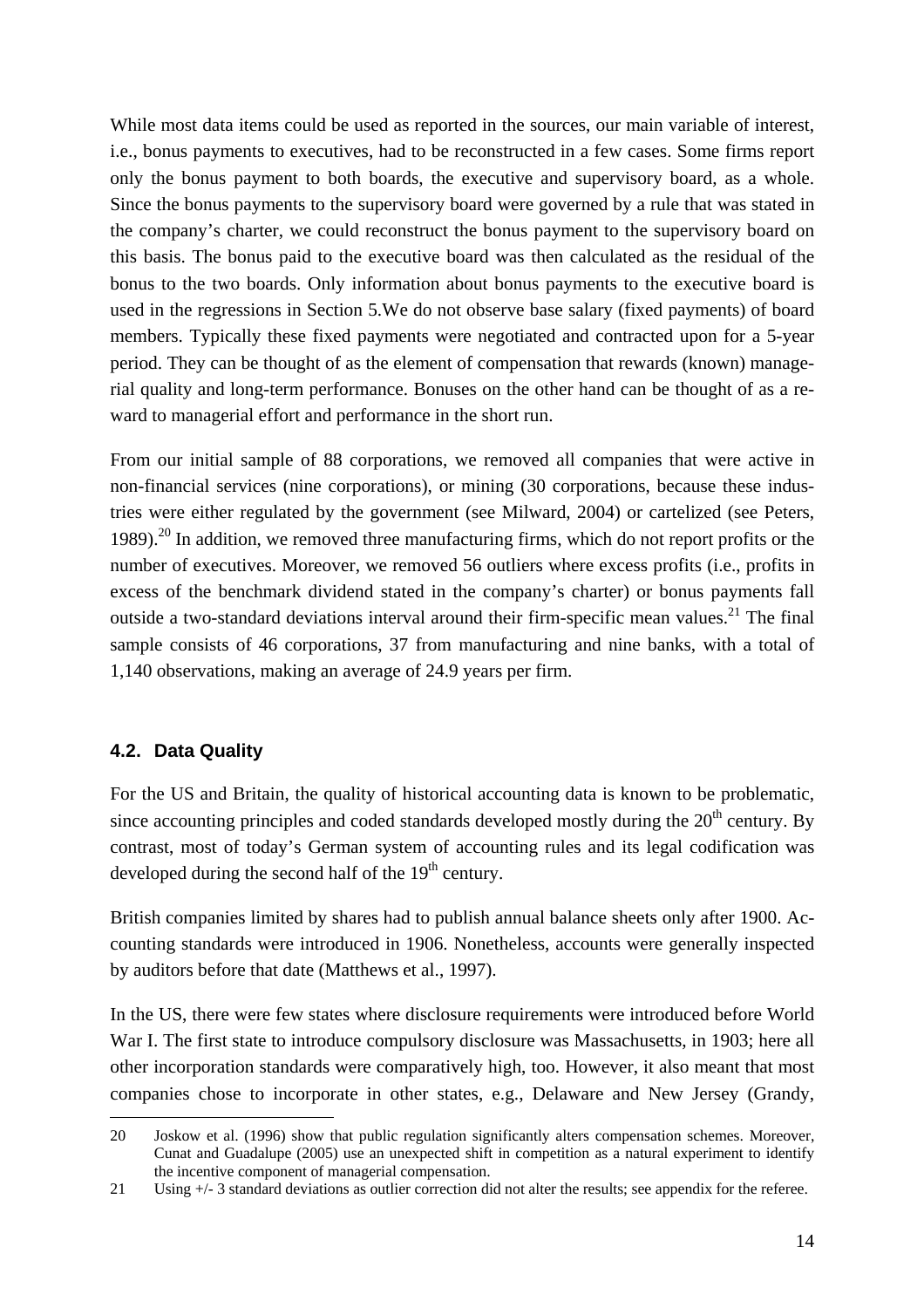1989). To counteract the resulting problem of low information quality, in 1900 the New York Stock Exchange attempted to introduce compulsory publicity for listed companies. Nevertheless, the stock exchange was not very successful at enforcing its new regulation, and some firms preferred de-listing over disclosure. Moreover, while the New York Stock Exchange introduced disclosure, it did not enforce accounting standards (Baskin, 1988).

The overall picture differs substantially for Germany. In the  $19<sup>th</sup>$  century, German shareholders and the general public were much better informed about the financial situation of companies than their British or American counterparts. As early as 1861, it had become compulsory in Germany to publish an annual balance sheet, and minimum accounting standards were introduced. The publication of an annual profit-and-loss statement was prescribed from 1884 onwards, but many corporations published profit-and-loss statements before that date. Moreover, accounting standards were clear and undisputed and nearly of the same level as accounting standards in modern Germany (Fear and Kobrak, 2006). The general acceptance of accounting standards may, for example, be judged by the number of court cases regarding accounts. Between 1871 and 1913, only twelve lawsuits concerned with disputes over accounting (rules) were decided at the Imperial High Court (*Reichsoberhandelsgericht*, from 1880 *Reichsgericht*), the highest German civil court.<sup>22</sup>

#### **4.3. Descriptive Statistics**

 $\overline{a}$ 

Table 1 presents descriptive statistics for our data set. The sample period runs from 1870 to 1911 and contains 1,140 observations. Of these, 804 observations are from manufacturing firms, and 336 are from banks. Our analysis focuses on the manufacturing sample, using banks primarily for comparison.

<sup>22</sup> Eight lawsuits refer to pre-1884 legislation and only four to post-1884 legislation.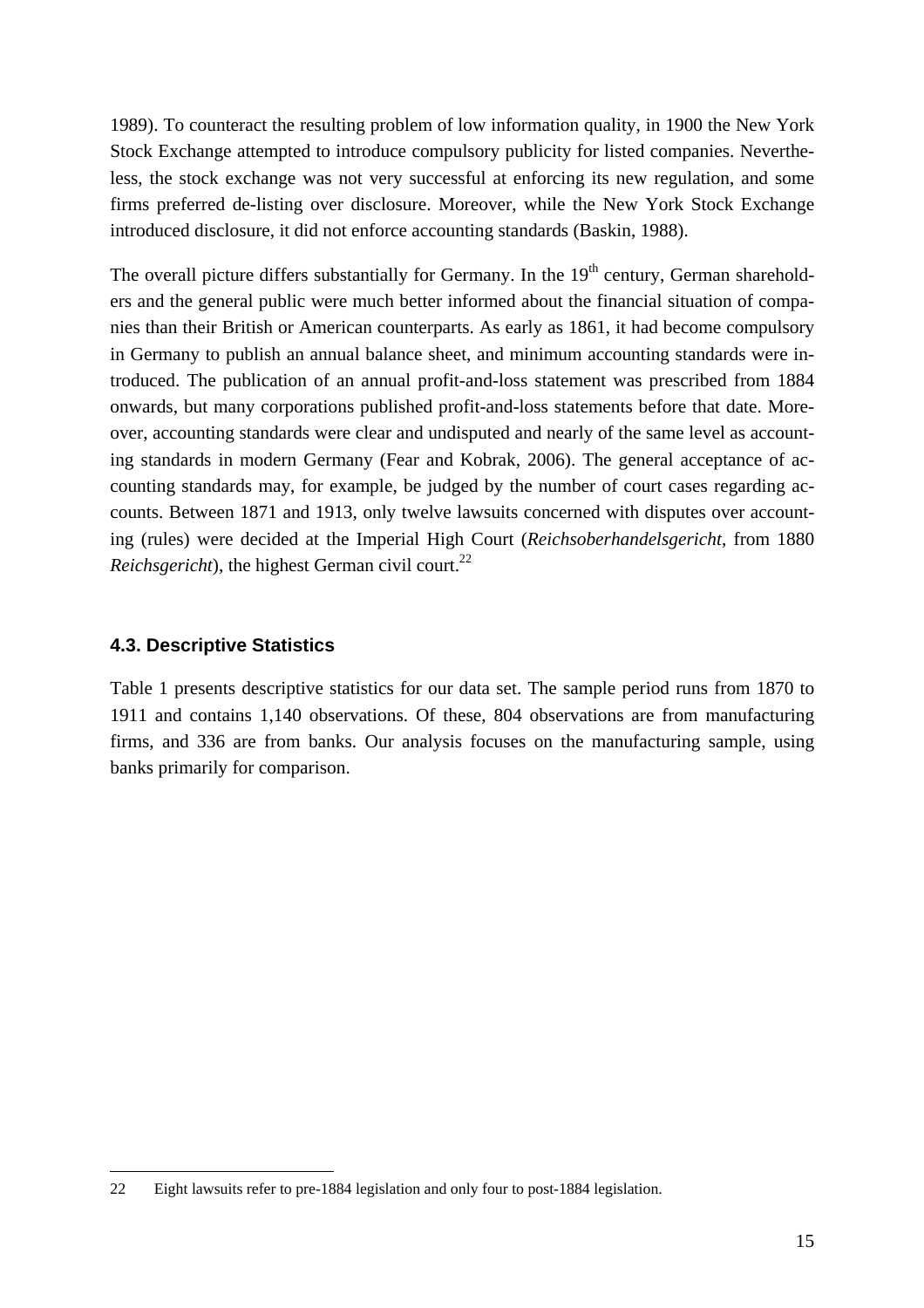|                                         | Manufacturing |          | <b>Banks</b> |          | Single-Executive |          |
|-----------------------------------------|---------------|----------|--------------|----------|------------------|----------|
|                                         | Mean          | Std.dev. | Mean         | Std.dev. | Mean             | Std.dev. |
| Total fixed asset (in million<br>Mark)  | 4.54          | 5.06     | n.a.         | n.a.     | 3.49             | 2.35     |
| Stock-market value (in million<br>Mark) | 7.28          | 8.61     | 122.07       | 104.12   | 5.22             | 4.28     |
| Share in debt of total assets           | 0.34          | 0.15     | n.a.         | n.a.     | 0.27             | 0.15     |
| Tobin's Q                               | 1.20          | 0.39     | n.a.         | n.a.     | 1.12             | 0.38     |
| Accounting Profits (in 1,000<br>Mark)   | 502.56        | 530.99   | 7,873.69     | 7,103.04 | 376.79           | 347.39   |
| Excess Profits (in 1,000 Mark)          | 298.20        | 357.36   | 3,740.59     | 4,636.77 | 206.29           | 255.27   |
| Bonus per executive (in 1,000<br>Mark)  | 11.90         | 15.57    | 145.34       | 145.14   | 15.04            | 17.26    |
| Number of executives                    | 1.93          | 1.04     | 4.79         | 1.89     | 1.00             | 0.00     |
| Number of observation                   | 804           |          | 336          |          | 318              |          |

**Table 1: Descriptive Statistics for the full sample 1870-1911** 

*Sources: see Text, Section 4.1.* 

j

Firm size is measured by the value of fixed assets and the firm's stock-market value.<sup>23</sup> On average, manufacturing firms had total fixed assets of about 4.5 million Mark and a stockmarket value of about 7.3 million Mark. Tobin's Q is approximately 1.2 on average, but it varies substantially.<sup>24</sup> Furthermore, we include the debt ratio, i.e., debt over total assets, as a proxy for the dependence of manufacturing firms on external finance. Firms relying more on external finance can be expected to be monitored more closely by debt holders. Hence, they may offer different types of contracts to their managers. The average debt ratio is 34 per cent; most of this debt takes the form of bank loans. Banks were much larger than manufacturing firms. They had average stock-market value of about 122.1 million Mark.

On average, the accounting profit of a firm is about 503,000 Mark and 7,874,000 Mark for manufacturing and banks, respectively. The contracts of executives typically did not refer to these accounting profits as the basis for the calculation of bonus payments. Instead, the contracts referred to an "excess profit", which was the accounting profit minus a "guaranteed" return on the paid-up share capital as a threshold performance. On average, these excess profits amount to approximately 298,000 Mark for manufacturing firms and came to 3.74 million Mark for banks. Of these excess profits, each executive of a manufacturing firm received an

<sup>23</sup> All data are deflated to 1913 prices using Hoffmann's (1965) NNP deflator. For comparison, one should note that per capita income in 1913 was about 800 Mark in Germany.

<sup>24</sup> We measure Tobin's Q as the sum of equities at market value and liabilities at book value, divided by the book value of all assets.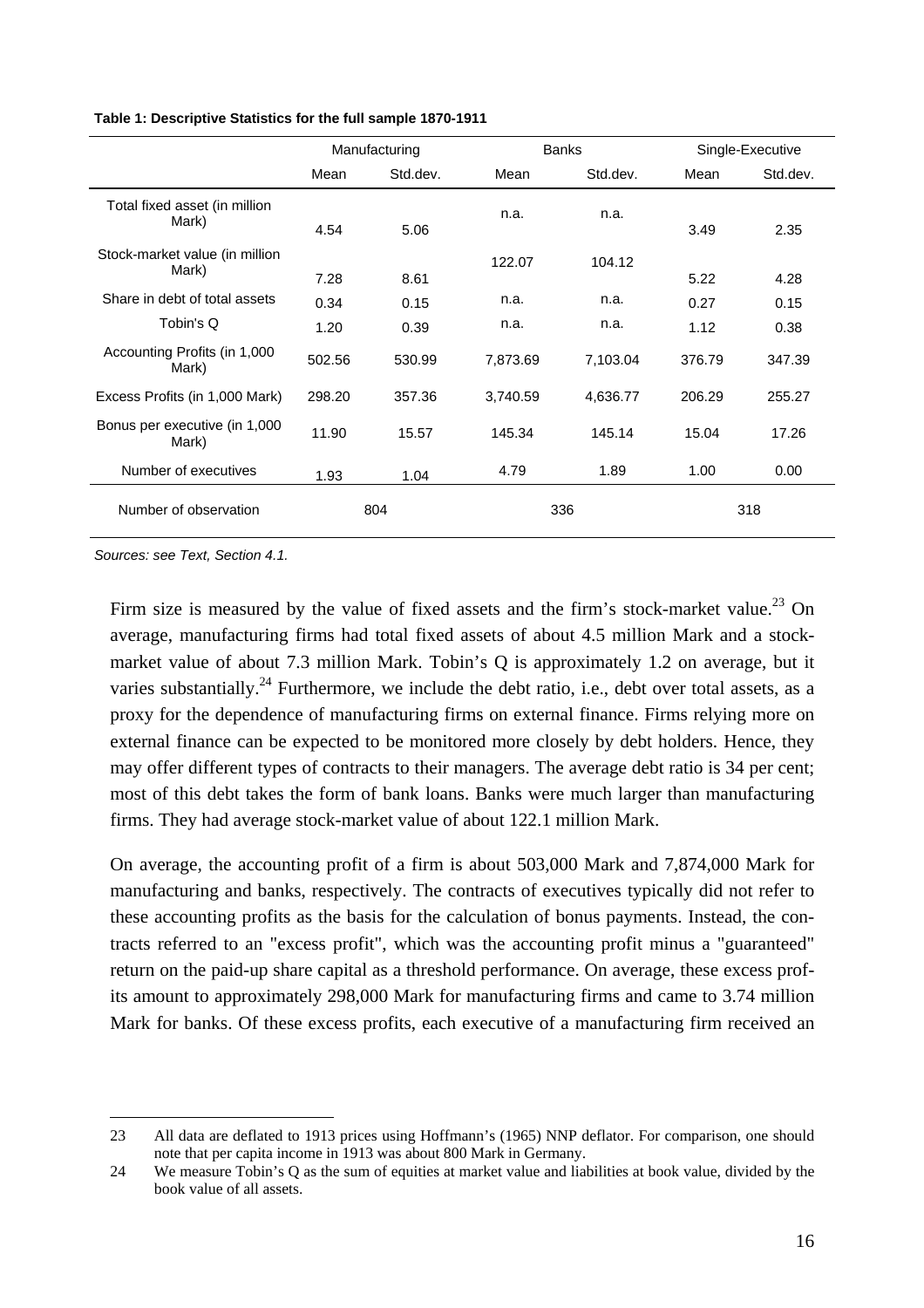average annual bonus of about 11,900 Mark, whereas an executive of a bank received a bonus of nearly  $145,300$  Mark.<sup>25</sup>

Regularly, a bonus was only paid if at least the threshold performance was met. In manufacturing, we observe 102 cases in which excess profits are negative, i.e., the threshold performance has not been met. In 50 per cent of these cases, no bonus is paid to the executives. Of the 702 cases in which the threshold performance is met, only 27.8 per cent report no bonus payment. For banking, these numbers are even more striking. If the threshold performance is not met, no bonus is paid in 86 per cent of the cases, whereas no bonus is paid in only 2 per cent of the cases where the threshold performance is met.

The number of executives varies between banks and manufacturing firms, reflecting the difference in size as well. The typical manufacturing firm has two executives, whereas a bank typically has five executive board members. Of particular interest are those manufacturing firms that have a single executive. If the board of executives consists of more than one person, we only have information about the average payment to all members of the board. If the board consists of only of a single CEO, however, we observe the actual bonus payment of this CEO. Consequently, we can check for the robustness of our findings to compositional considerations on the basis of this sub-sample. Compared to the whole sample, on average, single manager firms are smaller regardless of whether they were measured by their value of fixed assets (3.5 vs. 4.5 million Mark) or their stock market capitalization (5.2 vs. 7.3 million Mark). They were less strongly leveraged (27 per cent vs. 34 per cent) but paid a somewhat larger bonus to the executive (15,000 vs. 11,900 Mark).

As discussed in the previous section, one element of the reform act in 1884 was the reduction of restrictions on voting rights. Indeed, the fraction of companies that had some kind of voting restrictions in their charter decreased tremendously after 1884. In our sample, almost all manufacturing firms restricted voting rights in their charter before 1884 (94.7 per cent of all observations of manufacturing firms, 59.6 per cent for banks). By contrast, voting restrictions are much less common after the reform. Only in 36.9 per cent of all company years for manufacturing firms (and in 25.9 per cent for banking) does the charter restrict voting.

<sup>25</sup> The bonus paid to an average executive was substantial. The average per capita income between 1871 and 1913 was 591 Mark (in 1913 prices). Therefore, executives of manufacturing firms received about 20 times the per capita income as a bonus; executives of banks received 246 times the per capita income as a bonus. These numbers are within the range of modern UK and US data (Conyon and Murphy, 2000), where the ratio of median incentive pay to per capita income is about 10 and 50, respectively, with larger incentive packages in the financial sector.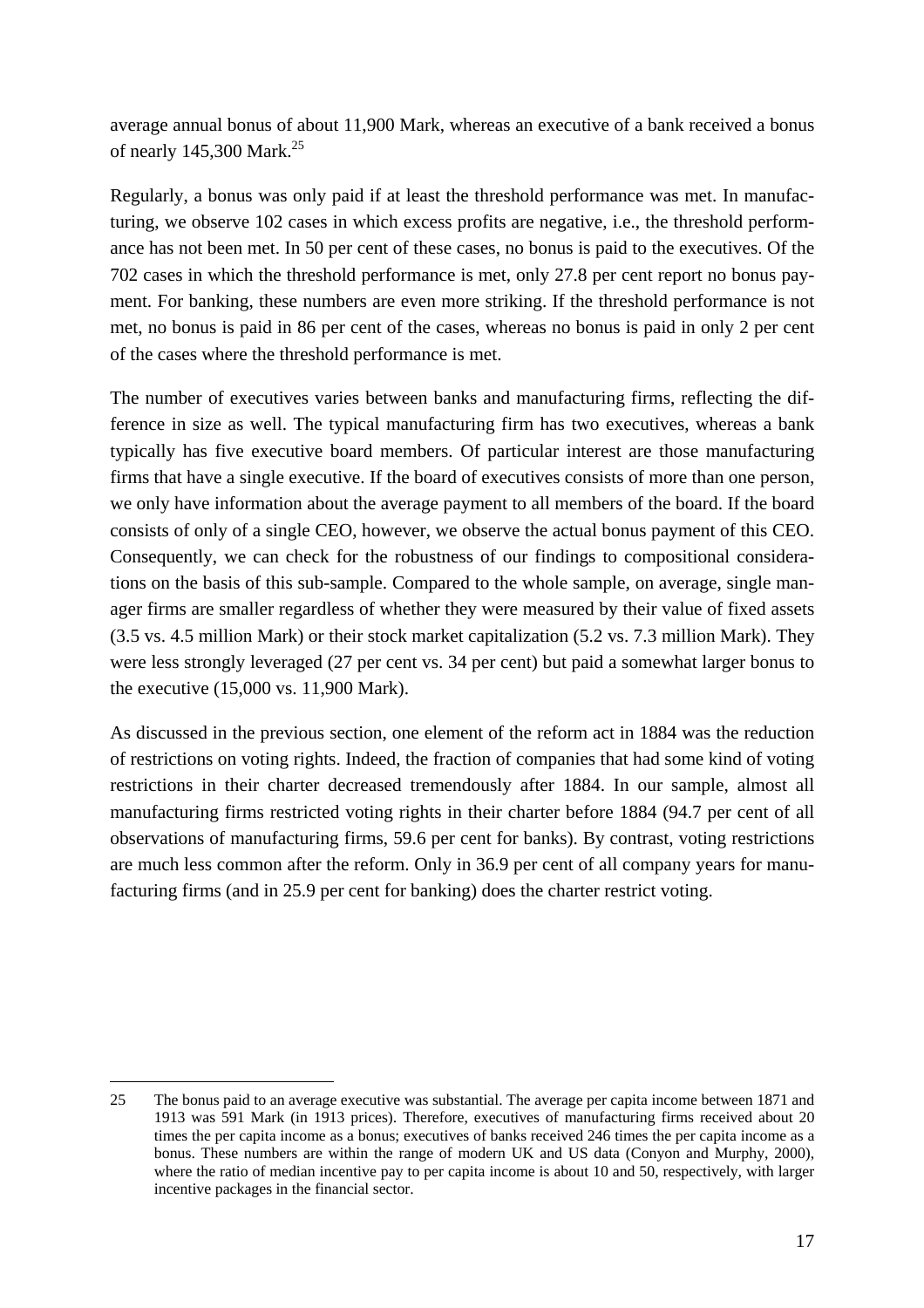### **5. Estimation**

#### **5.1. Main results**

j

Our baseline specification is a random-effects Tobit model, where we employ the whole universe of manufacturing firms that is in our sample. We use all the data on these firms from 1870 until 1911. The random-effects Tobit specification captures the cross-sectional heterogeneity of the sample as well as the fact that a bonus paid to executives is non-negative by definition. The regression model thus is

$$
w_{i,t} = max(0, \alpha_0 + \beta_{\tau 0} \pi_{i,t} + (\beta_{\tau 1} - \beta_{\tau 0}) \pi_{i,t} |_{t \in \tau 1} + \gamma x_{i,t} + a_i + u_{i,t})
$$

where  $w_{i,t}$  is the average bonus paid to an executive of firm i at time t,  $\pi_{i,t}$  is excess profits, and  $x_{i,t}$  are other controls. Again, we opt for a linear instead of a logarithmic model for compensation for the same reason which we find the Tobit estimator appropriate for. There is a number of observations with zero bonuses (i.e.  $w_{it}=0$  is a mass point). This not only makes a logarithmic specification unlikely as data-generating process, but it also means that taking logs we would aggravate the censoring problem to a problem of sample selection. Besides, as discussed before, Burhop (2004, 2005) finds by inspecting a number of actual executive contracts that the typical contract had indeed the above linear form.

Table 2 displays the results of this baseline specification, in which we also control for firm size and leverage. For manufacturing firms, an increase of excess profits of 1,000 Mark induced an additional bonus payment of about 46 Mark to each executive.<sup>26</sup> As expected from our theoretical considerations, the 1884 reform decreased the profit share paid to each executive. After the reform, the marginal share of profits paid to executives is about 3.4 percentage points smaller than before the reform. This is captured in Table 2 by excess profits interacted with the dummy for the post-reform period. In other words, the 1884 joint-stock-companies reform act reduced the pay-performance sensitivity by nearly three-fourths. In turn, as an incentive, at least a profit share of 3.4 percentage points was given to each executive before 1884.

Two control variables are included in the baseline regression of the pay-performance sensitivity. First, the size of fixed assets was included since studies from modern Germany show a strong and positive correlation between firm size and executive compensation (e.g., Schwalbach and Graßhoff, 1997). This may be due to a more dispersed shareholder structure of lar-

<sup>26</sup> These numbers lie well within range of the pay-performance sensitivities gathered by Burhop (2004, 2005) from the observation of actual contracts of German bank managers for the period 1854-1913. Moreover, using data from Burhop (2005), we investigated whether the base salary of executives changed abnormally after 1884. It turns out that the base salary of bank managers followed a positive linear trend with a negative level break in 1884. Unfortunately, information about base salaries is unavailable for manufacturing firms. Therefore, we cannot check the effect of the legal reform on base salaries.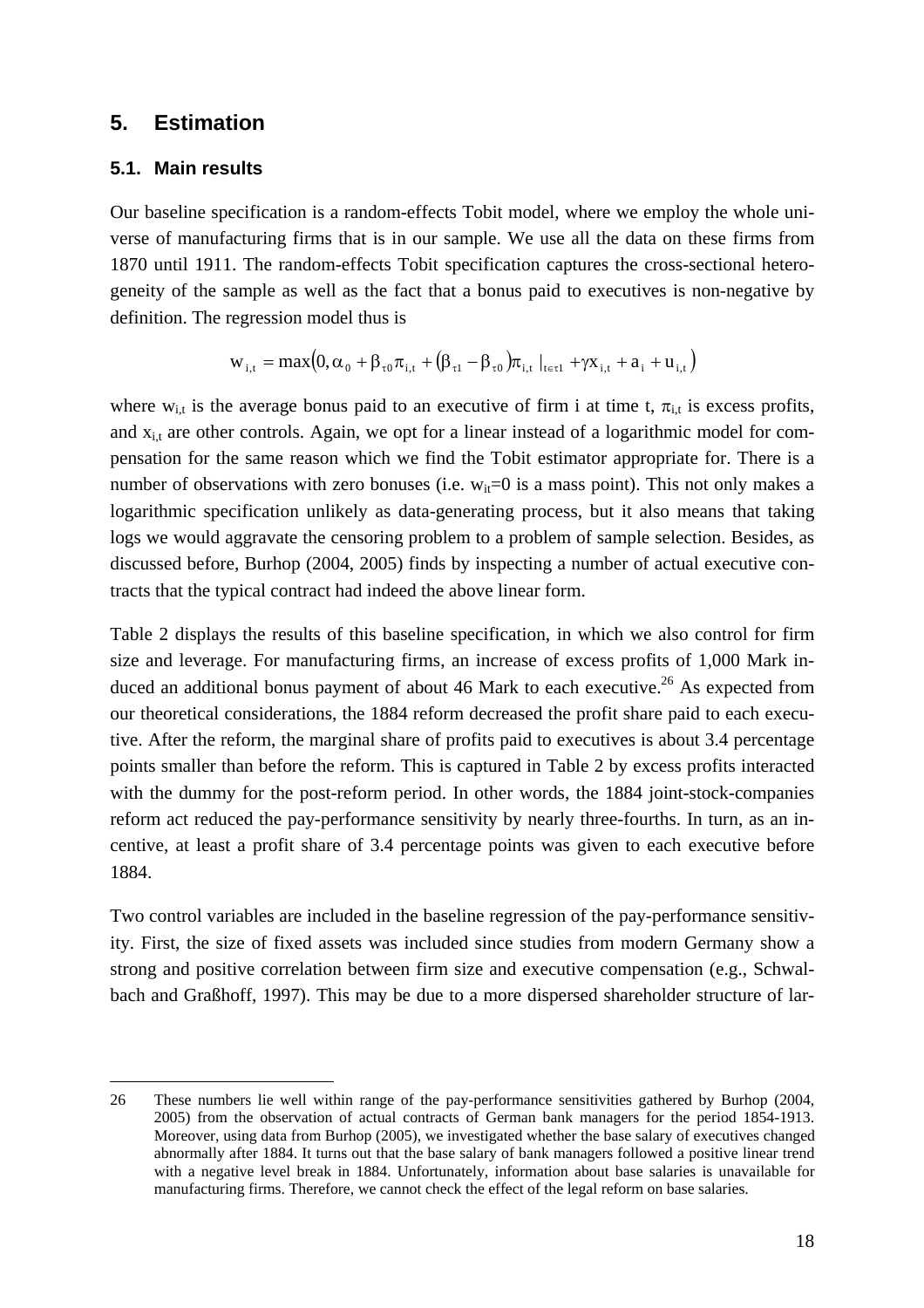ger firms, which in turn leads to decreasing monitoring incentives.<sup>27</sup> Second, the debt ratio is included as a control variable measuring the intensity of monitoring by debt holders (i.e., banks).<sup>28</sup> From the two control variables, only the size of fixed assets has a significant impact on the bonus of the executives. The larger the assets, the fewer bonuses are paid (keeping profits constant). The debt ratio is statistically insignificant. Inspecting the parameter estimates for the constant and the post-1884 dummy, we see that the estimated bonus pay at average performance (defined for both sub-periods separately) is 3,780 Mark before 1884, with an increase after 1884 of 3.326 Mark.<sup>29</sup>

| Table 2: Pay-performance sensitivity - Baseline Regression Results |               |          |       |  |
|--------------------------------------------------------------------|---------------|----------|-------|--|
|                                                                    | Manufacturing |          |       |  |
|                                                                    | Coefficient   | p-value  |       |  |
| <b>Excess Profits</b>                                              | 0.046         |          | 0.000 |  |
| Excess Profits*( $t \ge 1884$ )                                    | -0.034        |          | 0.000 |  |
| t ≥ 1884                                                           | 3326          |          | 0.027 |  |
| Fixed Assets (in Mio. M)                                           | -1.584        |          | 0.000 |  |
| Debt ratio (in % points)                                           | 44.10         |          | 0.479 |  |
| Constant                                                           | 3780          |          | 0.216 |  |
| No. of obs.                                                        |               | 804      |       |  |
| No. of groups                                                      |               | 37       |       |  |
| Wald $x2(10) / x2(5)$                                              | 67.63         | 0.000    |       |  |
| Log-likelihood                                                     |               | $-6,387$ |       |  |

*Results from a random-effects Tobit estimation, using the sample of manufacturing firms 1870-1911 and 120 quadrature points in the numerical approximation of the normal distribution. The debt ratio is calculated as the book value of a company's debt over the book value of its assets. All variables enter as deviations from their sub-period means into the regression. The constant can hence be interpreted as average income at average performance. The parameter on the post-1884 dummy reflects the rise in* 

*average pay at average performance after 1884.* 

j

The reform enhanced other means of corporate control, e.g., the participation and voting rights of shareholders at the annual meeting, it increased accountability, and it reduced the set of allowed tasks for principals. This allowed principals to substitute incentive pay with other means, e.g., by laying off weakly performing managers (Bayer and Burhop, 2008). The remaining pay-performance sensitivity of 1.2 per cent reflects further incentive components of managerial contracts as well as all other factors that lead to a correlation of pay and performance, e.g., tight markets for managers in booms and loose markets for managers during busts.

<sup>27</sup> The relevance of firm size for executive compensation is generally accepted. For example, Baker and Hall (2004) use differences in firm size to separate incentive components of executive compensation from non-incentive-related components.

<sup>28</sup> For example, Neelam (2006) shows theoretically that a higher debt ratio can decrease the payperformance sensitivity.

<sup>29</sup> All variables entered the regression as deviations from their sub-period means to allow for this interpretation of constants.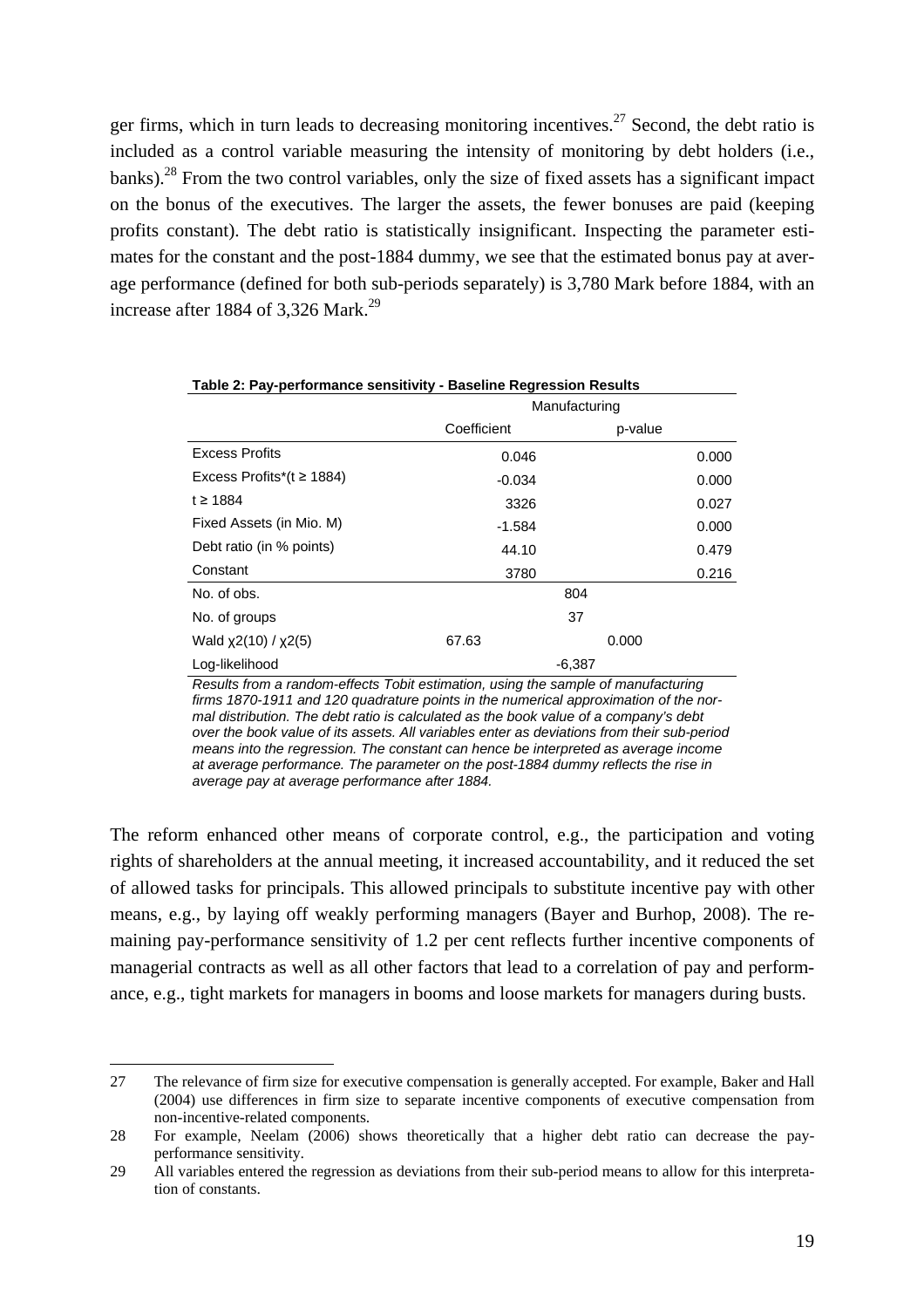To sum up, manufacturing firms paid bonuses related to the excess profits of the firms. The marginal claim of profits that went to the manager fell significantly after the implementation of better corporate governance institutions in 1884. This reform did not influence characteristics of managers, and the effect can therefore be interpreted as an incentive payment paid before the implementation of the new law. However, the non-performance-related element of bonuses increased somewhat after 1884.

### **5.2. Robustness tests**

We check for the robustness of our findings from this specification and complement it with five additional model estimations in this section. The first robustness check is to see whether the reform effect can be indeed attributed to an event in 1884 or just picks up a general trend in the managerial contracts. Second, we investigate whether the results found are specific to the manufacturing sector by using the data on banks that we have for comparison. Third, we check to see if our results are driven by compositional effects as the size of boards varies over time. For this reason we look at those firm years in which there is only a CEO and no other executives. Fourth, we check to see whether our results are sensitive to the assumption of homoscedasticity among the two sub-periods. For this purpose, we split the sample into two subperiods 1870-1884 and 1885-1911 and perform the estimation for both sub-samples separately. Finally, we check if restrictions of shareholders' voting rights or monitoring by bankers via the supervisory board matters for executive compensation. Qualitatively, our findings are robust to all five of these alternative specifications.

As a first robustness check we partition the time period 1888-1911 in seven 4-year intervals: 1888-1891,…,1904-1907, 1908-1911. We then include dummies and interaction terms with excess profits and for these sub-periods into the regression. This allows us to see whether there are systematic changes in the managerial compensation beyond the 1884 reform (i.e. further structural breaks). This robustness check can be understood in the spirit of placebo regressions in difference-in-difference estimation. If there was, for example, a general downward trend in the correlation of pay and performance, we may have falsely attributed this general trend to the reform in 1884 and hence to incentive pay in the pre-reform period. As one can see from Table 3, there is no such general trend. The correlation of pay and performance fluctuates after the reform, but these fluctuations are neither statistically nor economically significant. Most importantly, the estimated effect of the reform remains virtually unchanged corresponding to the fact that there is no general trend in performance pay after 1884. That we find fluctuating coefficients of pay and performance is itself perfectly in line with the identification problem that motivates our research strategy. Performance and pay are correlated due to many factors, and some of these factors cannot be expected to be entirely constant over short periods time (e.g., cyclical demand fluctuations).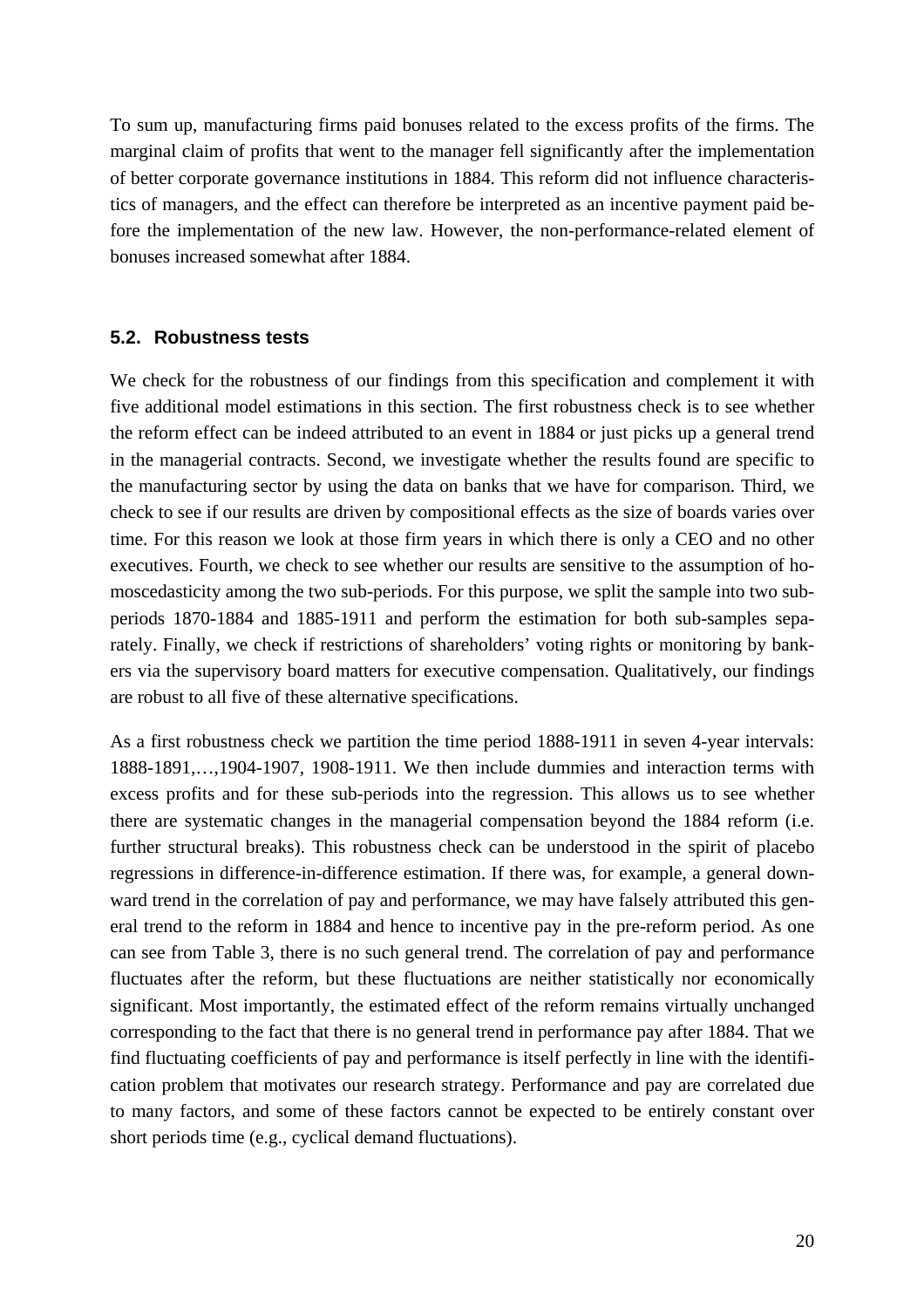|                                                                                  | Manufacturing |         |  |
|----------------------------------------------------------------------------------|---------------|---------|--|
|                                                                                  | Coefficient   | p-value |  |
| <b>Excess Profits</b>                                                            | 0.045         | 0.000   |  |
| Excess Profits*( $t \ge 1884$ )                                                  | $-0.033$      | 0.000   |  |
| t ≥ 1884                                                                         | $-154$        | 0.941   |  |
| 1888 <t 1892<="" td="" ≤=""><td><math>-486</math></td><td>0.825</td></t>         | $-486$        | 0.825   |  |
| 1892< $t \le 1896$                                                               | 5             | 0.998   |  |
| 1896< $t \le 1900$                                                               | 3706          | 0.081   |  |
| 1900< $t \le 1904$                                                               | 7800          | 0.000   |  |
| 1904< $t \le 1908$                                                               | 9744          | 0.000   |  |
| 1908 < t                                                                         | 6067          | 0.012   |  |
| Excess Profits*(1888< $t \le 1892$ )                                             | 0.001         | 0.864   |  |
| Excess Profits*(1892< $t \le 1896$ )                                             | $-0.006$      | 0.451   |  |
| Excess Profits*(1896< $t \le 1900$ )                                             | 0.001         | 0.841   |  |
| Excess Profits*(1900< $t \le 1904$ )                                             | 0.003         | 0.709   |  |
| Excess Profits*(1904< $t \le 1908$ )                                             | $-0.003$      | 0.641   |  |
| Excess Profits*(1908 <t)< td=""><td><math>-0.009</math></td><td>0.228</td></t)<> | $-0.009$      | 0.228   |  |
| Fixed Assets (in Mio. M)                                                         | $-1.788$      | 0.000   |  |
| Debt ratio (in % points)                                                         | $-23.881$     | 0.711   |  |
| Constant                                                                         | 4044.045      | 0.156   |  |
| No. of obs.                                                                      | 804           |         |  |
| No. of groups                                                                    | 37            |         |  |
| Wald $\chi$ 2(10) / $\chi$ 2(5)                                                  | 110.42        | 0.000   |  |
| Log-likelihood                                                                   | $-6368$       |         |  |

#### **Table 3: Pay-performance sensitivity (Robustness Check I) – Controlling for trends in managerial compensation**

*Results from a random-effects Tobit estimation, using the sample of manufacturing firms 1870-1911 and 120 quadrature points in the numerical approximation of the normal distribution. The debt ratio is calculated as the book value of a company's debt over the book value of its assets. All variables enter as deviations from their sub-period means into the regression. The constant can hence be interpreted as average income at average performance. The parameter on the post-1884 dummy reflects the rise in average pay at average performance after 1884.* 

We believe a further splitting of the pre 1884 period does not make much sense due to the already small number of observations we have when pooling the period 1871-1883. However, we nonetheless experimented with such specification adding yet another possible structural break for 1880. This however yields no different conclusion. The only break that is significant is the one that separates the pre and the post  $1884$  period.<sup>30</sup>

As a second robustness check, we look at the sample of data from the banking sector that we have collected for comparison. The results are displayed in Table 4. For banks, the pre-1884 bonus share in profits is 32 Mark for each executive per 1,000 Mark profit, and somewhat smaller than the pre-1884 profit share in manufacturing. The reform in 1884 has a qualitatively similar effect in the banking sector as in manufacturing. However, quantitatively the effect is just roughly one-third of the effect in the manufacturing sector. The post-1884 profit

 $\overline{a}$ 

<sup>30</sup> Tables not reported for brevity, available upon request.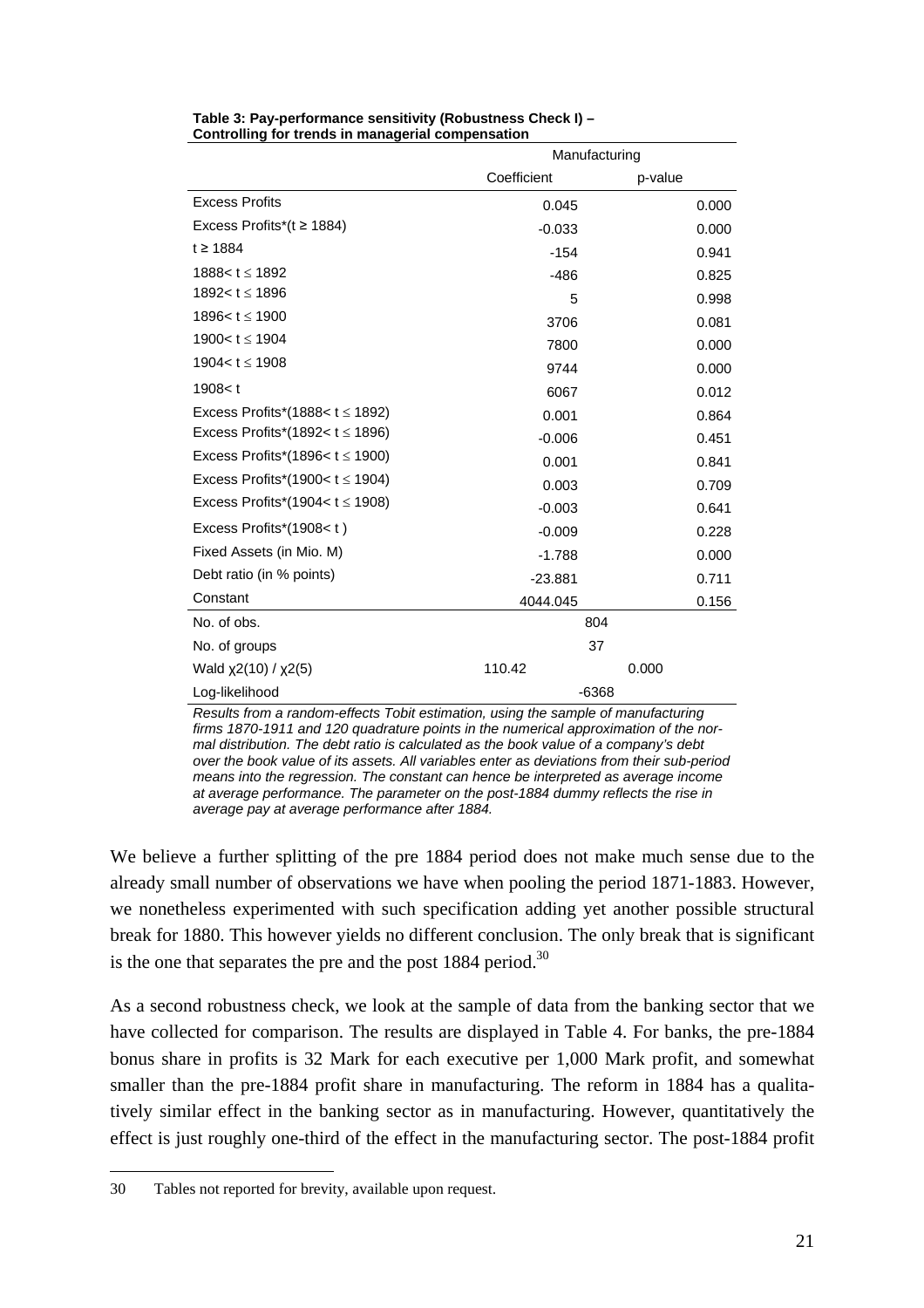share that a manager received as a bonus is only 1.4 percentage points lower than before 1884. One explanation could be that banks had better corporate governance already before 1884, being reflected, for example, by the smaller percentage of voting restrictions in their charter. Moreover, banks are much larger in terms of total assets, stock market capitalization, and the number of executives. This is another reason that it is unlikely that the same quantitative effect of the reform will be seen.

|                                 | <b>Banks</b> |          | Single-manager firms |         |  |
|---------------------------------|--------------|----------|----------------------|---------|--|
|                                 | Coefficient  | p-value  | Coefficient          | p-value |  |
| <b>Excess Profits</b>           | 0.032        | 0.000    | 0.040                | 0.001   |  |
| Excess Profits*( $t \ge 1884$ ) | $-0.014$     | 0.001    | $-0.023$             | 0.054   |  |
| t ≥ 1884                        | 132,146      | 0.000    | 5555                 | 0.058   |  |
| <b>Fixed Assets</b>             |              |          | $-1.40$              | 0.155   |  |
| Debt ratio                      |              |          | 3.11                 | 0.002   |  |
| Constant                        | 47,708       | 0.000    | 5901                 | 0.132   |  |
|                                 |              |          |                      |         |  |
| No. of obs.                     |              | 336      |                      | 318     |  |
| No. of groups                   |              | 9        |                      | 25      |  |
| Wald $x2(5)$                    | 316.66       | 0.000    | 49.19                | 0.000   |  |
| Log-likelihood                  |              | $-3,869$ |                      | $-2571$ |  |

#### **Table 4: Pay-performance sensitivity (Robustness Checks II and III) – Evidence from Banking and Single-Manager Firms**

*Results from a random-effects Tobit estimation. using 120 quadrature points in the numerical approximation of the normal distribution . The debt ratio is calculated as the book value of a company's debt over the book value of its assets. Fixed Assets and debt are not available for banks. All variables enter into the regression as deviations from the averages of their sub-period and the respective group of companies. The constant can hence be interpreted as average income at average performance. The parameter on the post-1884*  dummy reflects the rise in average pay at the average performance after 1884.

Our third robustness check investigates whether the reform effect found may be due to changes in the composition of the executive board, in particular in the number of board members. We look separately at manufacturing firms managed by one executive only to account for the fact that we do not know the exact distribution of bonuses among board members. From our data, we know the total bonus payment to the whole executive board and the number of board members. We then assume that bonuses are distributed equally among executives. Still, it might be possible that one executive, the CEO, received a higher share in profits than other executives. In this case, changes in the composition of the board may be driving our results. To account for this, we construct a sub-sample of manufacturing firms managed by only one executive. About 40 per cent of our observations belong to this category. Our main result is that a significant influence of the 1884 legal reform on executive compensation is also visible in this sub-sample, yet at a lower level of significance. However, quantitatively the results are very close (see Table 4).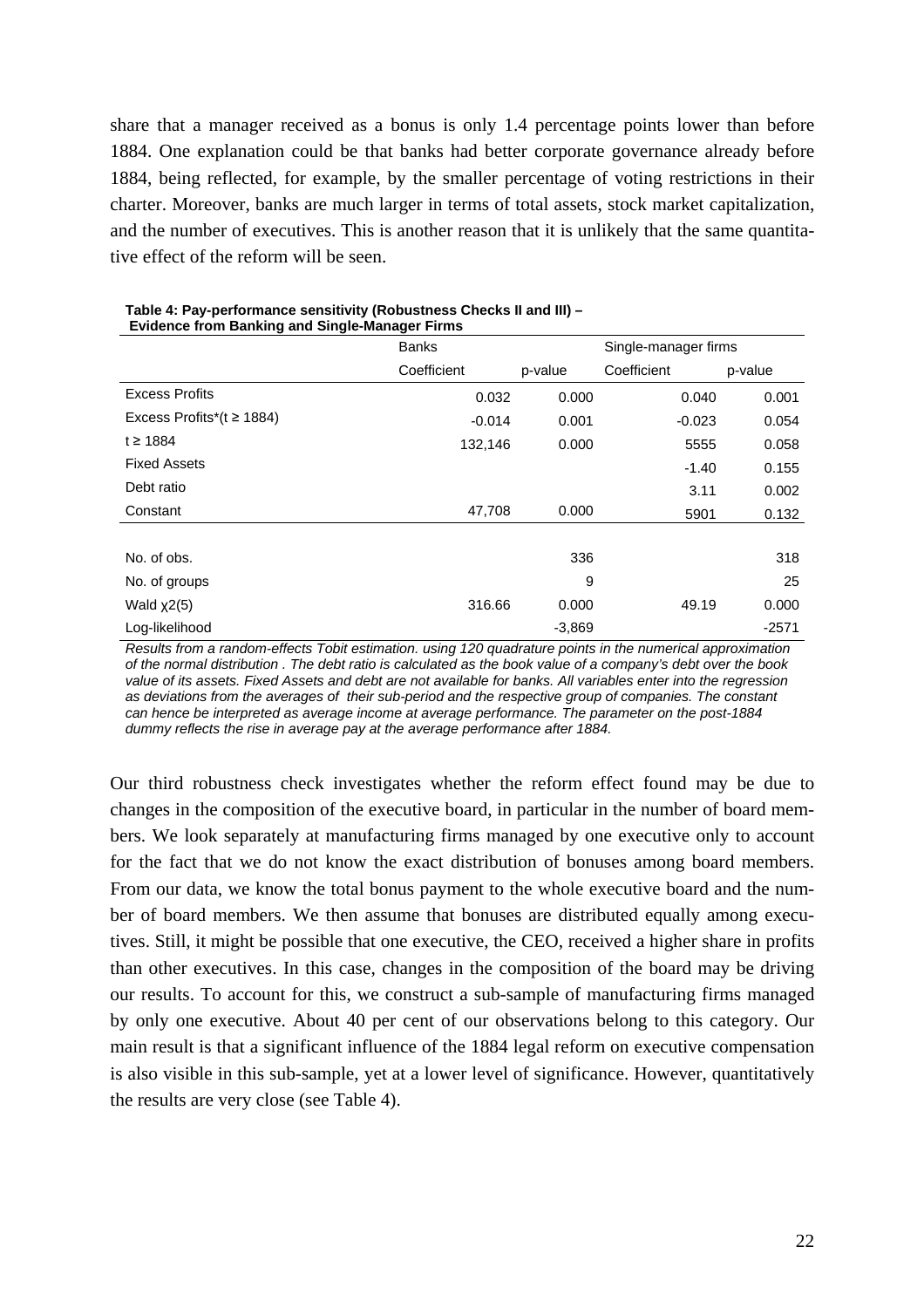|                       | Pre-1884 observations |         | Post-1884 observations |         |
|-----------------------|-----------------------|---------|------------------------|---------|
|                       | Coefficient           | p-value | Coefficient            | p-value |
| <b>Excess Profits</b> | 0.032                 | 0.001   | 0.012                  | 0.000   |
| <b>Fixed Assets</b>   | 0.614                 | 0.568   | $-1.464$               | 0.000   |
| Debt Ratio            | $-186$                | 0.329   | 137                    | 0.042   |
| Constant              | 4794                  | 0.152   | 7213                   | 0.011   |
|                       |                       |         |                        |         |
| No. of obs.           | 132                   |         | 672                    |         |
| No. of groups         | 31                    |         | 36                     |         |
| Wald $x2(3)$          | 12.45                 | 0.012   | 37.56                  | 0.000   |
| Log-likelihood        | -976                  |         | $-5,393$               |         |

#### **Table 5: Pay-performance sensitivity (Robustness Check IV) – Sample Split for the Sub-Periods 1870-1884 and 1885-1911**

*Results from a random-effects Tobit estimation using 120 quadrature points in the numerical approximation of the normal distribution. The debt ratio is calculated as the book value of a company's debt over the book value of its assets. All variables enter into the regression as deviations from the averages of their sub-period and the respective group of companies. The constant can hence be interpreted as the average income at the average performance.* 

Our fourth robustness check splits the sample at the time of the reform. We compare the two sub-samples, i.e. all pre-1884 and all post-1884 observations for manufacturing firms, performing the regression analysis separately for both periods. Results are displayed in Table 5. This sample split tells us whether the assumption of homoscedasticity for both time periods may be crucial. The estimated relationship between excess profits and bonus payments aligns with the previous results. It is much larger in the pre-1884 period than after the corporate governance reform. The difference between the two point estimates is about 0.02, which again is close to the effect measured by the dummy-variable approach used in the pooled regressions. However, the sample split allows us to observe other differences between the pre- and post-1884 sub-samples. Company size does not influence bonus payments before the reform; but after 1884, we find a significantly negative relationship between the size of the fixed assets and the level of bonus payments. In view of the multi-tasking model of Holmstrom and Milgrom (1991), this can be interpreted as shareholders punishing the unwanted activity of empire-building. In addition, we reach a different conclusion with respect to the average pay at average performance than we do from the pooled estimation. Our sample split suggests average pay to have insignificantly decreased, and not to have increased, as we assumed before.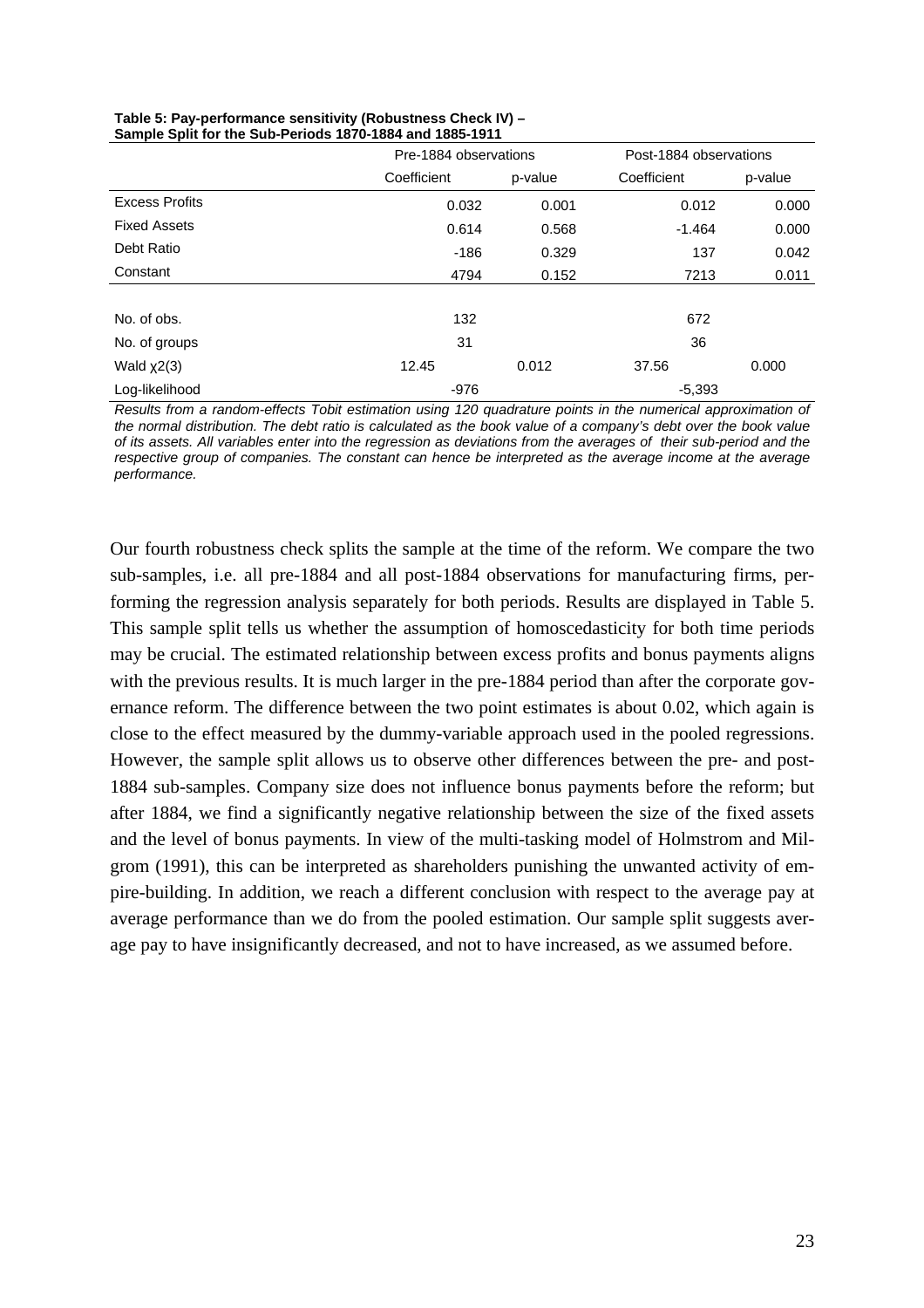|                                          |                | Manufacturing |  |
|------------------------------------------|----------------|---------------|--|
|                                          | Coefficient    | p-value       |  |
| <b>Excess Profits</b>                    | 0.038          | 0.000         |  |
| Excess Profits*( $t \ge 1884$ )          | $-0.025$       | 0.005         |  |
| t ≥ 1884                                 | 638.36         | 0.763         |  |
| Fixed Assets (in Mio. M)                 | $-2.168$       | 0.000         |  |
| Debt ratio                               | 2.708          | 0.000         |  |
| Voting Restriction * Excess Profits      | $-0.002$       | 0.542         |  |
| <b>Voting Restriction</b>                | $-4,954$       | 0.006         |  |
| <b>Bank Supervision * Excess Profits</b> | $-0.011$       | 0.003         |  |
| <b>Bank Supervision</b>                  | $-3,373$       | 0.086         |  |
| Constant                                 | 10,428         | 0.000         |  |
| No. of obs.                              | 797            |               |  |
| No. of groups                            | 37             |               |  |
| Wald $x2(9)$                             | 94.14<br>0.000 |               |  |
| Log-likelihood                           |                | $-6,432$      |  |

#### **Table 6: Pay-performance sensitivity (Robustness check V) - Outside Control**

*Results from a random-effects Tobit estimation, using the sample of manufacturing firms 1870-1911 and 120 quadrature points in the numerical approximation of the normal distribution. The debt ratio is calculated as the book value of a company's debt over the book value of its assets. All non-dummy variables enter as deviations from their sub-period means into the regression. 'Voting restrictions' is a dummy variable that takes the value 1 if the companies' charter deviated in any way from the one-vote-per-share rule. 'Bank supervision' is a dummy that takes the value one if the head of the supervisory board is a bank executive.* 

Finally, we check whether the outside control of executives by bank managers or the extent of shareholders' voting rights matter. From the corporate charter, we know whether the company deviated from the one-vote-per-share rule. Moreover, from the names of board members, we have information about whether the head of the supervisory board was an executive of a bank – if so, typically representing the corporations' largest creditor. We include this information into our regression analysis in forms of dummy variables and allow the pay-performance sensitivity to vary if there is bank supervision or if there are voting restrictions (see Table 6). It turns out that voting restrictions decrease the level of executive compensation, but did not influence the pay-performance sensitivity. On the other hand, bank supervision decreases the pay-performance sensitivity significantly. This may reflect that long-term relationship lenders curb managerial moral hazard and that bank representatives already before 1884 provided substantive monitoring which then also served as a substitute for monetary incentives of executives.

Compared to the effect of the reform in 1884, the effect of bank supervision is large; however, it is still significantly smaller than the reform effect itself. Moreover, bank supervision, as well as any restriction of voting rights, may be endogenous, which means we cannot give the parameter estimates a structural interpretation – unlike the effect of the reform in 1884, which we can interpret structurally.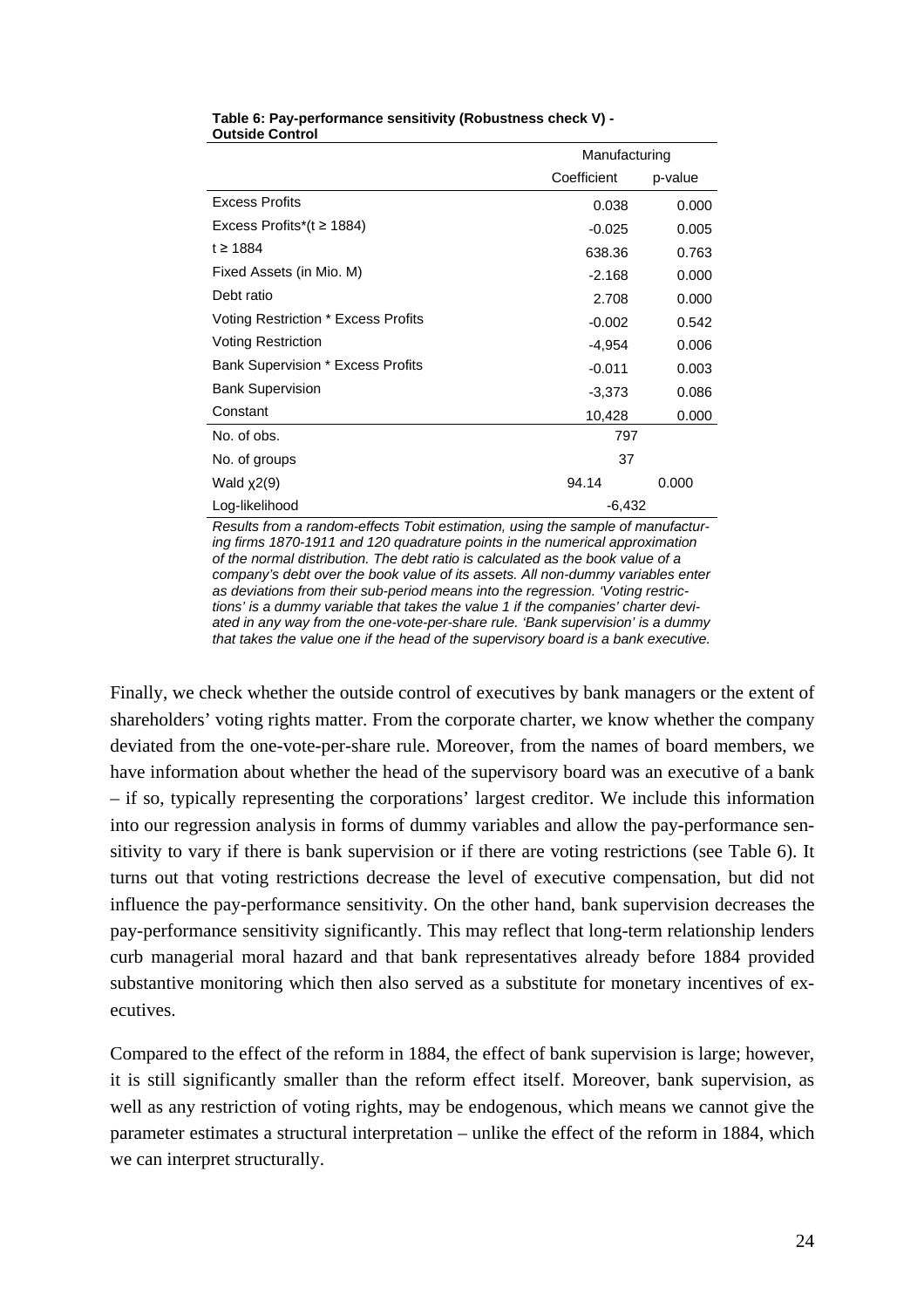### **5.3. Real Effects**

So far our focus has been on the contractual effects of an exogenous change in the code of corporate governance. While this is the aspect of our interest in this paper, this is but one possible focus on the effect of a legal reform of corporate governance. Lately the literature has highlighted the importance of corporate governance for the performance of companies. Gompers et al. (2003) have figured out that during the 1990s firms with stronger shareholder rights had a higher firm value, higher sales growth, lower capital expenditure, and a better stockmarket performance. A general problem in this kind of analysis, just as for the analysis of the incentive-governance nexus, is the endogeneity of corporate governance. Core et al. (2006) show that the market was not surprised by the weak performance of firms with weak corporate governance. This implies that information about weak governance is reflected in share prices from the outset. Having this discussion in mind, one may wonder to what extent our reform example, which is an event outside the control of the corporation itself, would not allow us to identify the real effects of changes in corporate governance, since the reform is exogenous. Still it is hard to identify the real effects of the 1884 reform, since a lack of a control group that is not subject to reform makes it impossible to differentiate this from all other macroeconomic influences.

Nonetheless, we may consider average outcomes over the sub-periods as indicative. If we look at performance indicators in Table 6, we see that the return on assets, as well as the return on fixed assets, increased substantially after 1884, while becoming less volatile (both across firms and across years). Returns on assets increased from 5.4 per cent before the reform to 6.6 per cent after the reform. Returns on fixed assets were 9.3 per cent before the reform and 15.9 per cent after the reform, an increase of more than 70 per cent.

Similarly, Tobin's Q increases from slightly less than one to nearly 1.25, reflecting that the market expects stronger firm growth and/or a higher valuation of not balanced assets, e.g., the human capital of the management or the market power of a firm. Conversely, high growth expectations are reflected by lower dividend yields, which, however, become steadier. Moreover, companies pay out a larger fraction of their profits as dividends.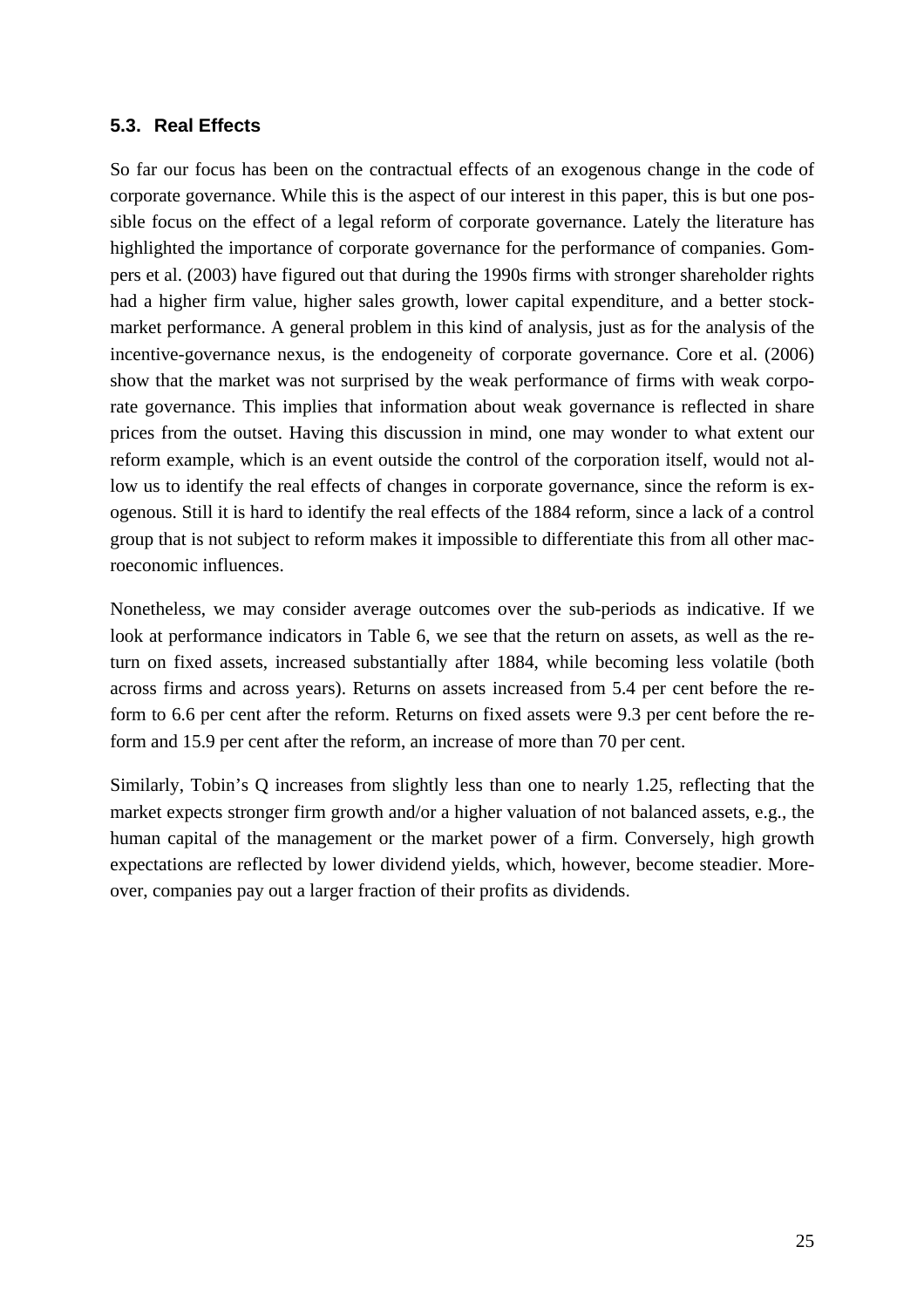| Variable                                                                               | Before 1884 |           | <b>After 1884</b> |           |
|----------------------------------------------------------------------------------------|-------------|-----------|-------------------|-----------|
|                                                                                        | mean        | std. dev. | mean              | std. dev. |
| Return on assets (in per cent)                                                         | 5.4         | 5.9       | 6.6               | 4.9       |
| Return on fixed assets (in per cent)                                                   | 9.3         | 10.6      | 15.9              | 19.0      |
| Tobin's Q                                                                              | 0.98        | 0.33      | 1.25              | 0.39      |
| Dividend yield (in per cent)                                                           | 5.9         | 3.0       | 5.1               | 2.1       |
| Payout ratio (dividend in per cent of accounting<br>profit)                            | 82.8        | 33.8      | 90.1              | 191.7     |
| Fraction of profits paid to supervisory board (in per<br>cent) (only positive profits) | 4.75        | 4.52      | 4.97              | 3.91      |
| Fraction of profits paid to both boards (in per cent)<br>(only positive profits)       | 9.32        | 4.67      | 9.40              | 5.20      |
| Total bonus payments to supervisory board (in<br>Mark)                                 | 20.463      | 29,080    | 33,675            | 40.862    |
| Total bonus payments to both boards (in Mark)                                          | 29,429      | 30.201    | 46,171            | 41,998    |
| Number of observations                                                                 |             | 132       |                   | 672       |

#### **Table 7: Real effects of the 1884 reform**

Against this better performance, one has to set the costs of increased monitoring activity. The only observable data on this are the bonus payments to managers and supervisory boards. We saw that bonus payments increased slightly for managers of firms with average performance. If we look at the fraction of profits paid out to the supervisory board, we see that this number remains virtually unchanged. However, in absolute numbers the total expenses on bonuses for the supervisory board went up by about 65 per cent, which, however, also reflects the increase in firm size and profits over time. The relative agency costs, i.e., the fraction of profits paid by the shareholders to the executive and the supervisory board, remained virtually unchanged by the legal reform at about 9.4 per cent of profits.

Jointly and severally, firm performance was superior in the post-1884 period. On the other hand, relative direct agency costs remained virtually unchanged after the reform. This finding cannot, however, be causally related to the reform of corporate law, because it may well reflect several other uncontrolled macro- as well as microeconomic changes.

# **6. Conclusion**

In this paper, we have used a fundamental reform of the German corporate-governance code – the 1884 joint-stock companies act – as an identification scheme for incentive contracts. Employing a difference estimation technique, we find that improving upon other means of corporate governance reduces the use of monetary incentives substantially. This holds true even if we control for other variables, such as the stock-market value, total assets, or the liabilities of a firm.

Before the reform in 1884, an increase in profits of 1,000 Mark led to an increase of bonus payments to an executive by about 32-47 Mark. This share of profits distributed to each manager, however, does not necessarily measure incentives for executives. The estimated coefficient also absorbs the correlation between pay and performance induced by other variables,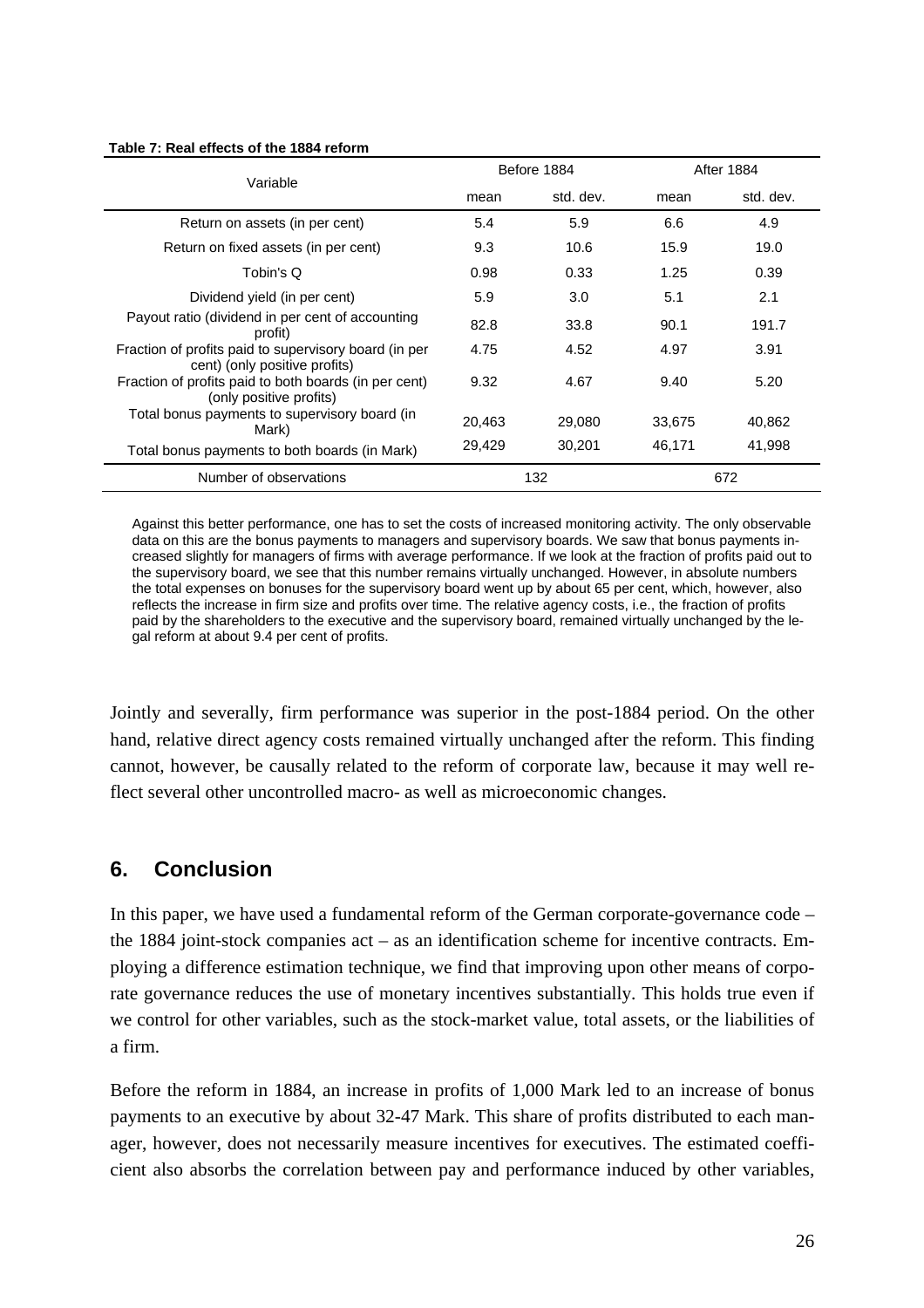e.g., business cycle effects. The applied estimation framework separates these other components from the incentive component of the correlation.

The reform of the German joint-stock-companies act in 1884 serves as reference point for our identification. This reform enhanced corporate governance institutions, but it did not change the characteristics of managers or the influence of the business cycle on the pay-performance nexus. Thus, any shift in the correlation between managerial compensation and firm performance can be interpreted as an incentive component under the old regime of corporate governance. This incentive component was substituted for by better institutions under the new system of corporate governance introduced in Germany in 1884.

In fact, for manufacturing firms, the estimated influence of profits on managerial compensation declined by about two-thirds after 1884. This result proves both qualitatively and quantitatively robust to alternative estimation approaches and sample splits. For a sample of banks the effect is quantitatively somewhat smaller, but also significant. The shift in the estimated effect of profits on managerial compensation can be attributed to the incentive component of managerial compensation packages before the reform. Better institutions in 1884 allowed for the substitution of the monetary component.

As for the post-reform period, we still find a significant sensitivity of pay to performance. Naturally, we cannot exactly differentiate between general equilibrium, business cycle, and incentive effects in this empirical pay-performance sensitivity for the years after 1884. Yet, the large impact of the 1884 reform itself indicates that a substantial proportion of the sensitivity of pay to performance is due to incentives also after 1884. The reform cannot be expected to have wiped out all problems of corporate control, but only a substantial fraction of them.

In the light of these results, one may be alarmed by the over-optimistic interpretation of the effects of increases in the pay-performance relation observed in the recent decades. It may be that contracts were written sub-optimally before. Our results, however, suggest that managerial contracts were formed as an optimal reaction to changes in the contractual environment already in the  $19<sup>th</sup>$  century. Most importantly, they highlight the interconnection of all elements of corporate governance, incentive pay being but one.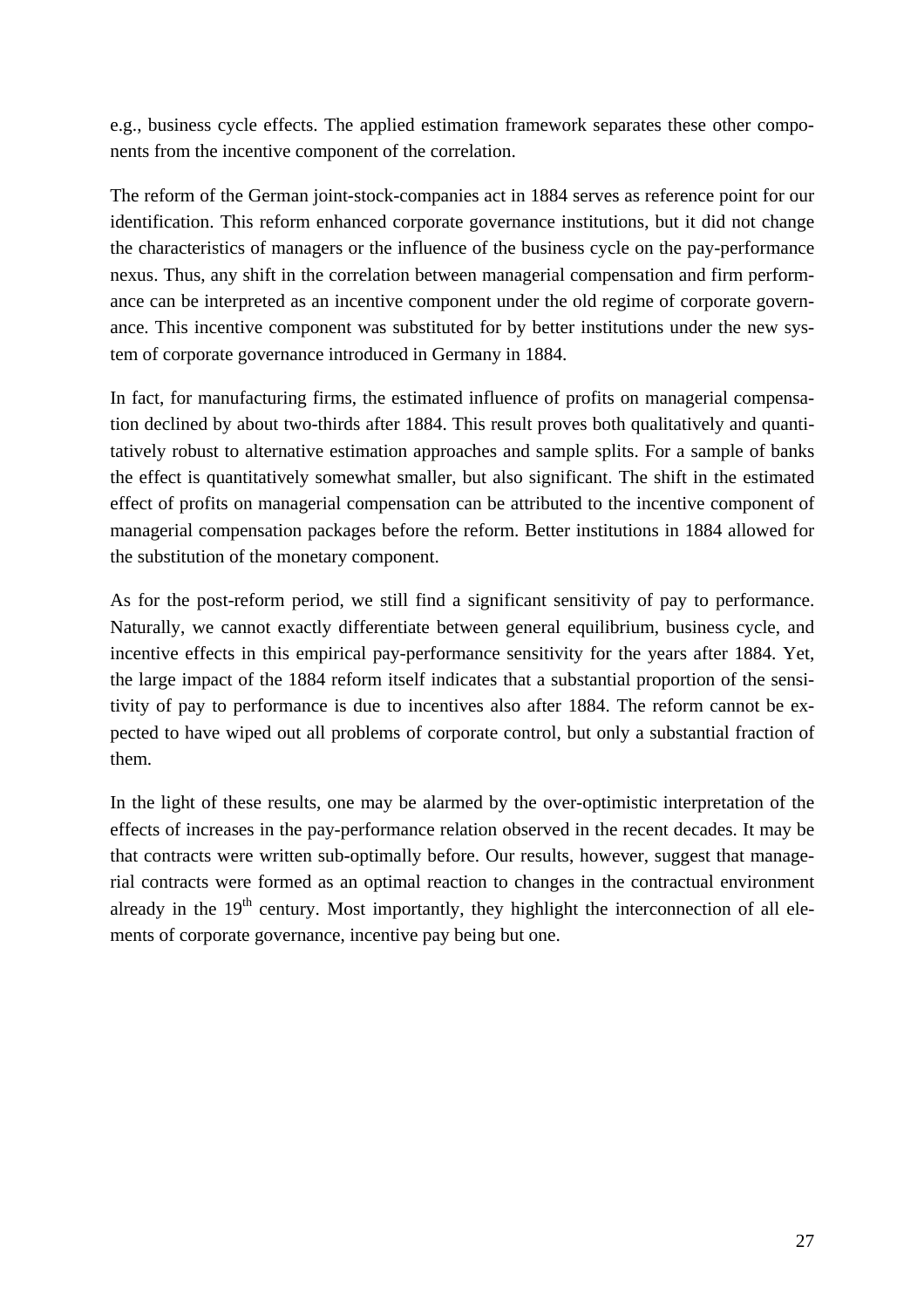### **References**

- Aggraval, Rajesh K. and Andrew A. Samwick (1999): "The other Side of the Trade-off: The Impact of Risk on Executive Compensation", Journal of Political Economy, 107 (1), 65- 105.
- Baker, George P., and Brian J. Hall (2004): "CEO Incentives and Firm Size", Journal of Labor Economics, 22 (4), 767-798.
- Baltzer, Markus (2007): "Der Berliner Kapitalmarkt nach der Reichsgründung 1871: Gründerzeit, internationale Finanzmarktintegration und der Einfluss der Makroökonomie", LIT Verlag, Berlin.
- Baskin, Jonathan B. (1988): "The Development of Corporate Financial Markets in Britain and the United States, 1600-1914: Overcoming Asymmetric Information", Business History Review, 62 (2), 199-237.
- Bayer, Christian, and Carsten Burhop (2008): "If only I could sack you! Management turnover and performance in great German Banks between 1874 and 1913", Applied Economics Letters, forthcoming.
- Bittner, Thomas (2005): "An event study of the Rhenish-Westphalian Coal Syndicate", European Review of Economic History", 9, 337-364.
- Bosenick, Alfred (1912): "Neudeutsche gemischte Bankwirtschaft Ein Versuch zur Grundlegung des Bankwesens", Volume 1, Schweizer Verlag, Munich.
- Burhop, Carsten (2004): "Executive Remuneration and Firm Performance: The Case of Large German Banks, 1854 -1910", Business History, 46(4), 525-43.
- Burhop, Carsten (2005): "Die Vergütung des Führungspersonals deutscher Großbanken, 1871-1913", Vierteljahrschrift für Sozial- und Wirtschaftsgeschichte, 92 (3), 281-300.
- Chhaochharia, Vidhi and Yaniv Grinstein (2007): "Corporate Governance and Firm Value: The Impact of the 2002 Governance Rules", Journal of Finance, 62, 1789-1825.
- Cheffins, Brian R. (2001): "The metamorphosis of 'Germany Inc.': The case of executive pay", American Journal of Comparative Law, 49, 497-539.
- Conyon, Martin J. (1997): "Corporate Governance and Executive Compensation", International Journal of Industrial Organization, 15, 493-509.
- Conyon, Martin J. and Kevin J. Murphy (2000): "The Prince and the Pauper? CEO Pay in the United States and the United Kingdom", Economic Journal, 110, F640-671.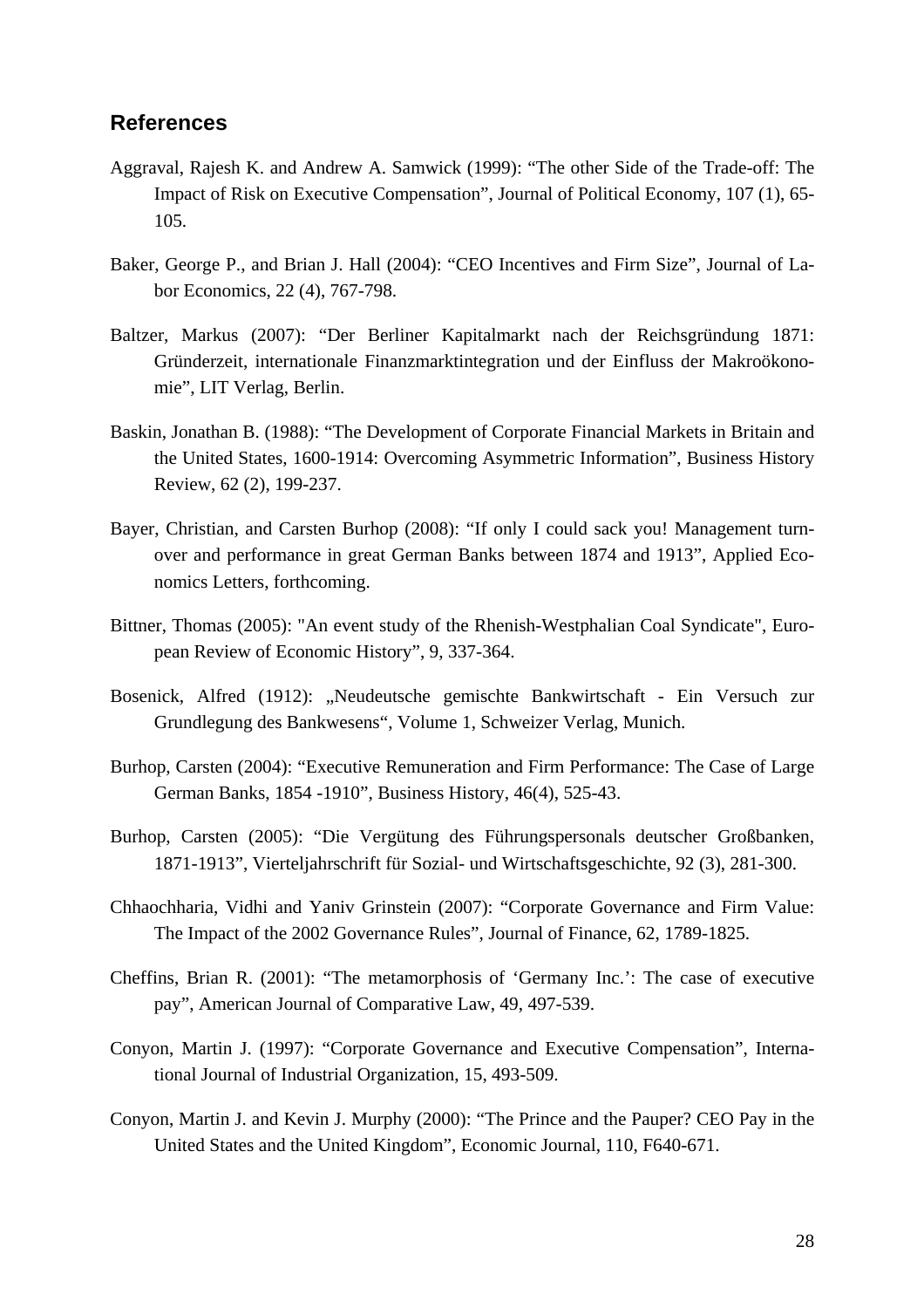- Core, John E., Robert W. Holthausen, and David F. Larcker (1999): "Corporate Governance, Chief Executive Officer Compensation, and Firm Performance", Journal of Financial Economics, 51, 371-406.
- Core, John, Wayne R. Guay, and David F. Larcker (2003): "Executive Compensation and Incentives: A Survey", Federal Reserve Bank New York Policy Review April 2003, 27- 50.
- Core, John, Wayne R. Guay, and Tjomme O. Rusticus (2006): "Does weak governance cause weak stock returns? An examination of firm operating performance and Investors' expectations", Journal of Finance, 61 (2), 655-687.
- Cuñat, Vicente, and Maria Guadalupe (2005): "How Does Product Market Competition Shape Incentive Contracts?", Journal of the European Economic Association, 3(5), 1058-1082.
- Deutscher Reichstag (1873): "Stenographische Berichte über die Verhandlungen des Deutschen Reichstags, 1. Legislaturperiode, 4. Session, Band 1, 15. Sitzung", Verlag der Buchdruckerei der Norddeutschen Allgemeinen Zeitung, Berlin.
- Deutscher Reichstag (1884): "Stenographische Berichte über die Verhandlungen des Deutschen Reichstags, 5. Legislaturperiode, 4. Session, Vol. 3, Anlage 21", Julius Sittenfeld, Berlin.
- Edwards, Jeremy, and Sheilagh Ogilvie (1996): Edwards, Jeremy, and Sheilagh Ogilvie (1996): "Universal Banks and German Industrialization: A Reappraisal", Economic History Review, 49 (3), 427-446.
- Elston, Julie Ann & Goldberg, Lawrence G., (2003): "Executive compensation and agency costs in Germany," Journal of Banking and Finance, 27(7), 1391-1410.
- Engel, Ernst (1875): "Die erwerbsthätigen juristischen Personen im preußischen Staate, insbesondere die Actiengesellschaften", Zeitschrift des königlich-preußischen Statistischen Bureaus, 15, 449-536.
- Fear, Jeffrey, and Christopher Kobrak (2006): "Diverging Paths: Accounting for Corporate Governance in America and Germany" Business History Review, 80(1), 1-44.
- Fohlin, Caroline (1998): "Relationship Banking, Liquidity, and Investment in the German Industrialization", Journal of Finance, 53, 1737-1758.
- Gareis, Karl (1880): "Das deutsche Handelsrecht: ein kurzgefaßtes Lehrbuch des im deutschen Reiche geltenden Handels-, Wechsel- und Seerechts", Guttentag, Berlin.
- Garen, John E. (1994): "Executive Compensation and Principal Agent Theory", Journal of Political Economy, 102 (6), 1175-99.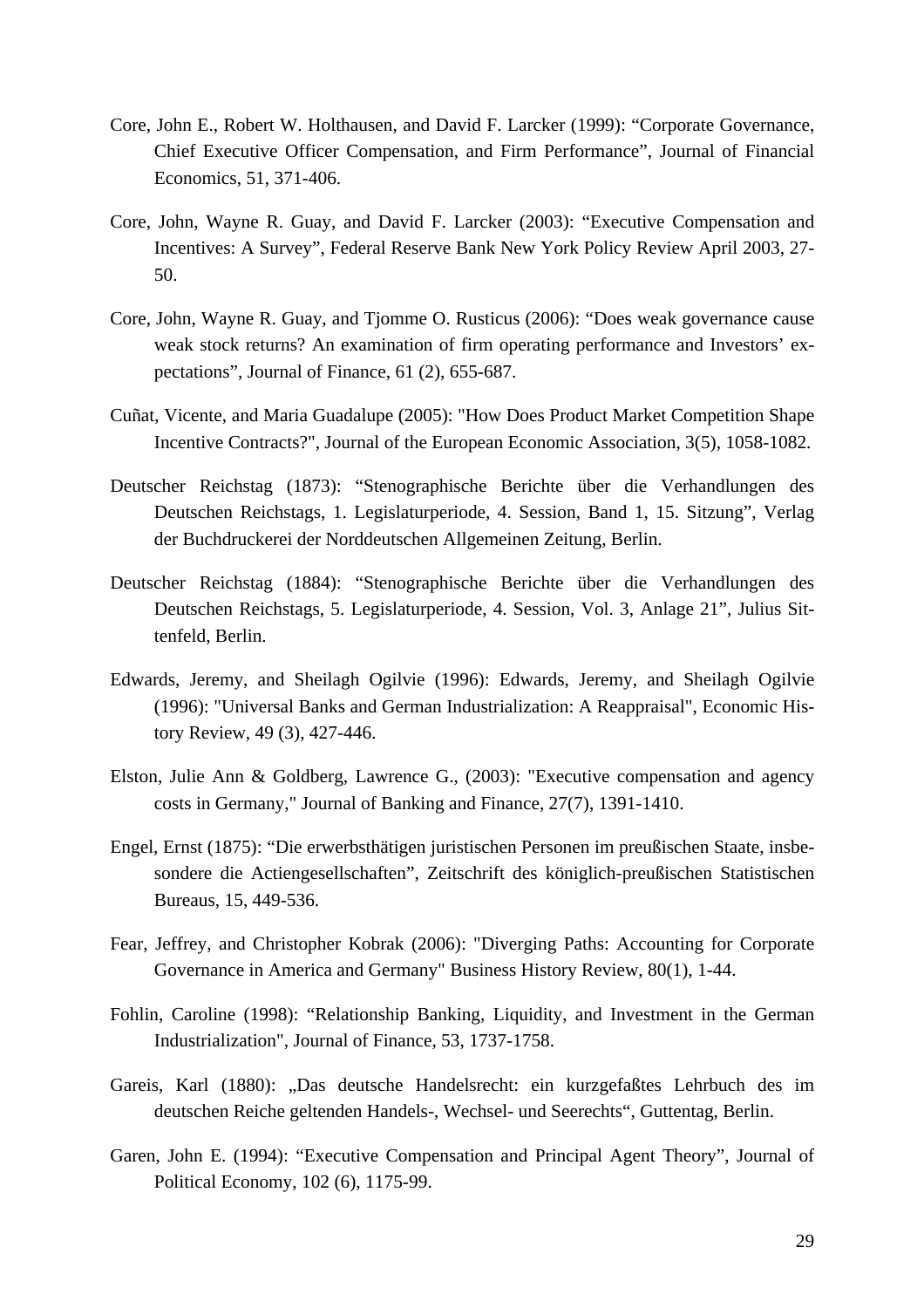- Girma, Sourafel, Steve Thompson, and Peter W. Wright (2007): "Corporate Governance Reforms and Executive Compensation Determination: Evidence from the UK", Manchester School, 75 (1), 65-81.
- Glagau, Otto (1877): "Der Börsen- und Gründungsschwindel in Deutschland", Verlag von Paul Frohberg, Leipzig.
- Goldman, Eitan, and Steve Slezak (2006): "An Equilibrium Model of Incentive Contracts in the Presence of Information Manipulation", Journal of Financial Economics, 80 (3), 603-626.
- Gompers, Paul, Joy Ishii, and Andrew Metrick (2003): "Corporate Governance and Equity Prices", Quarterly Journal of Economics, 118 (1), 107-155.
- Grandy, Christopher (1989): "New Jersey Corporate Chartermongering, 1875-1929", Journal of Economic History, 49(3), 677-692.
- Grossmann, Volker (2003): "Managerial job assignment and imperfect competition in asymmetric equilibrium", IZA Discussion Paper 955, Institute for the Study of Labor.
- Hall, Brian J. and Jeffrey B. Liebmann (1998) "Are CEOs really paid like bureaucrats?", Quarterly Journal of Economics, 113 (3), 653-91.
- Hart, Oliver (1995): "Corporate Governance: Some theory and implications", Economic Journal, 105, 678-689.
- Hessberger, Karl (1889): "Die volkswirtschaftlichen Wirkungen der Aktiengesetznovelle vom 18. Juli 1884 auf die Gründungen von Aktiengesellschaften", Fulda.
- Himmelberg, Charles P. and Glenn Hubbard (2000): "Incentive Pay and the market for CEOs: An Analysis of Pay-for-Performance Sensitivity", Columbia Business School Working Paper.
- Holmstrom, Bengt and Paul Milgrom (1991): "Multitask Principal-Agent Analyses: Incentive Contracts, Asset Ownership, and Job Design", Journal of Law, Economics, and Organization, 7, Special Issue, 24-52.
- Hoffmann, Walther G. (1965): "Das Wachstum der deutschen Wirtschaft seit der Mitte des 19. Jahrhunderts", Springer, Berlin.
- Jensen, Michael C. and Kevin J. Murphy (1990): "Performance Pay and Top-Management Incentives", Journal of Political Economy, 98 (2), 225-64.
- Joskow, Paul L., Nancy L. Rose, and Catherine D. Wolfram (1996): "Political constraints on executive compensation: evidence from the electric utility industry", 27(1), 165-82.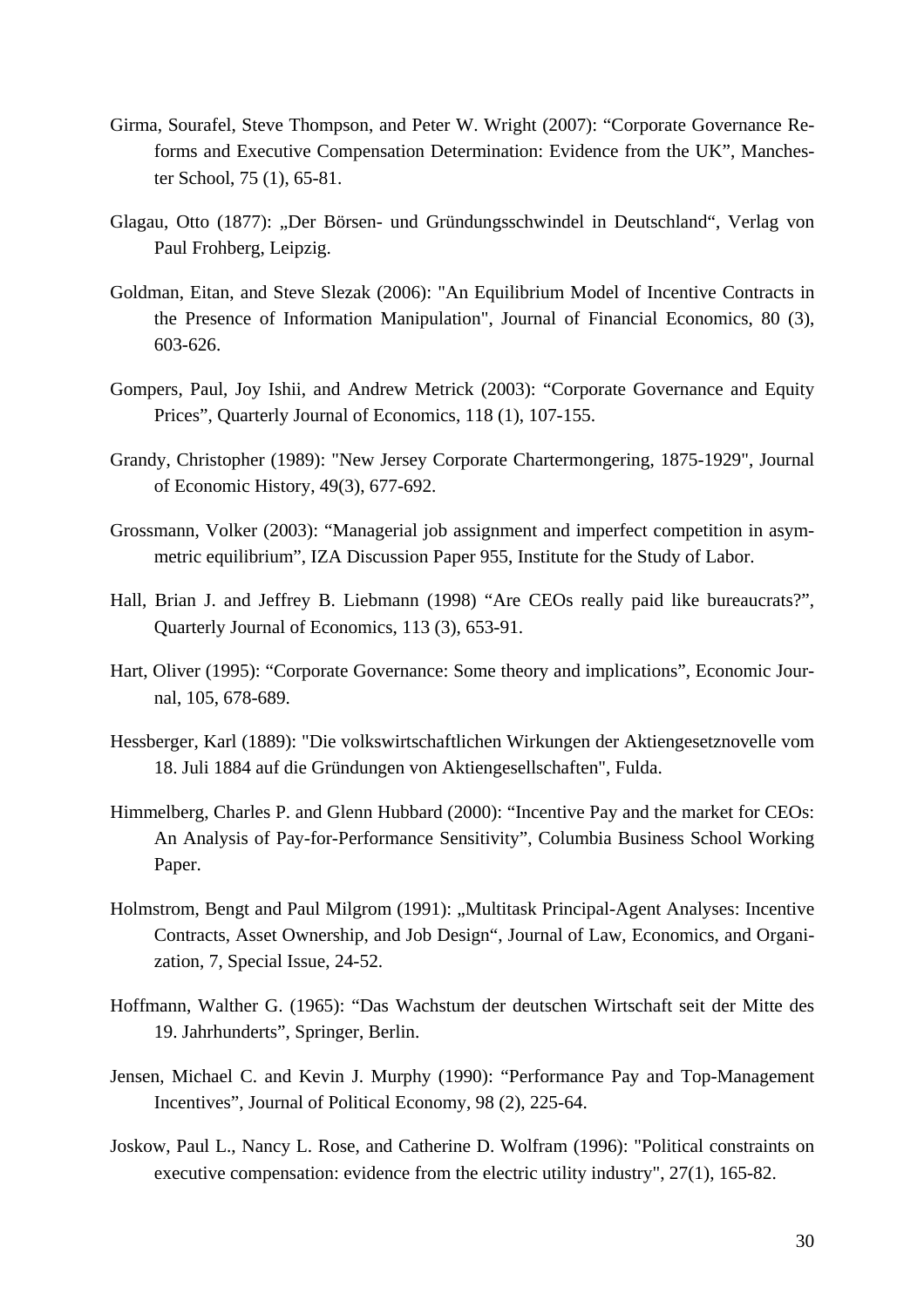- Kraft, Kornelius and Antonia Niederprüm (1999a): "Ist die Vergütung von Managern im Zeitablauf flexibler geworden?", Zeitschrift für betriebswirtschaftliche Forschung, 51, 1999, 787 - 804.
- Kraft, Kornelius and Antonia Niederprüm (1999b): "Determinants of management compensation with risk-averse agents and dispersed ownership firm", Journal of Economic Behavior and Organization, 1999, 17-27.
- Lazear, Edward P. (1986): "Salaries and piece rates", Journal of Business, 59 (3), 405-431.
- Lazear, Edward P. (2000): "The future of personnel economics", Economic Journal, 110, F611-F639.
- Litvak, Kate (2007): "The effect of the Sarbanex-Oxley act on non-US companies cross-listed in the US", Journal of Corporate Finance, 13, 195-228.
- Makower, H. (1877): "Das allgemeine Deutsche Handelsgesetzbuch nebst dem Preußischen Einführungsgesetze vom 24. Juni 1861 und der Instruktion vom 12. Dez. 1861", Guttentag, Berlin.
- Matthews, D., M. Anderson, and J.R. Edwards (1997): "The rise of the professional accountant in British business management", Economic History Review, 50 (3), 407-29.
- Milward, Robert (2004): "European governments and the infrastructure industries, c. 1840- 1914", European Review of Economic History, 8, 1-28
- Murphy, Kevin J. (1999): "Executive Compensation", In: Orley Ashenfelter and David Card (eds.): Handbook of Labor Economics, Vol. 3B, North-Holland, Amsterdam, 2485- 2563.
- Neelam, Jain (2006): "Debt, managerial compensation and learing", European Economic Review, 50, 377-399.
- Oechelhaeuser, Wilhelm (1876): "Die wirthschaftliche Krisis", Springer, Berlin.
- Oechelhaeuser, Wilhelm (1878): "Die Nachtheile des Aktienwesens und die Reform der Aktiengesetzgebung", Springer, Berlin.
- Peters, Lon LeRoy (1989): "Managing competition in German coal, 1893-1913", Journal of Economic History, 49, 419-434
- Petrazickij, Lev I. (1906): "Aktienwesen und Spekulation", Müller, Berlin.
- Philippovich, Eugen von (1909): "Grundrißder politischen Ökonomie", Volume 2, Part 1, 4th Edition, J.C.B. Mohr, Tübingen.